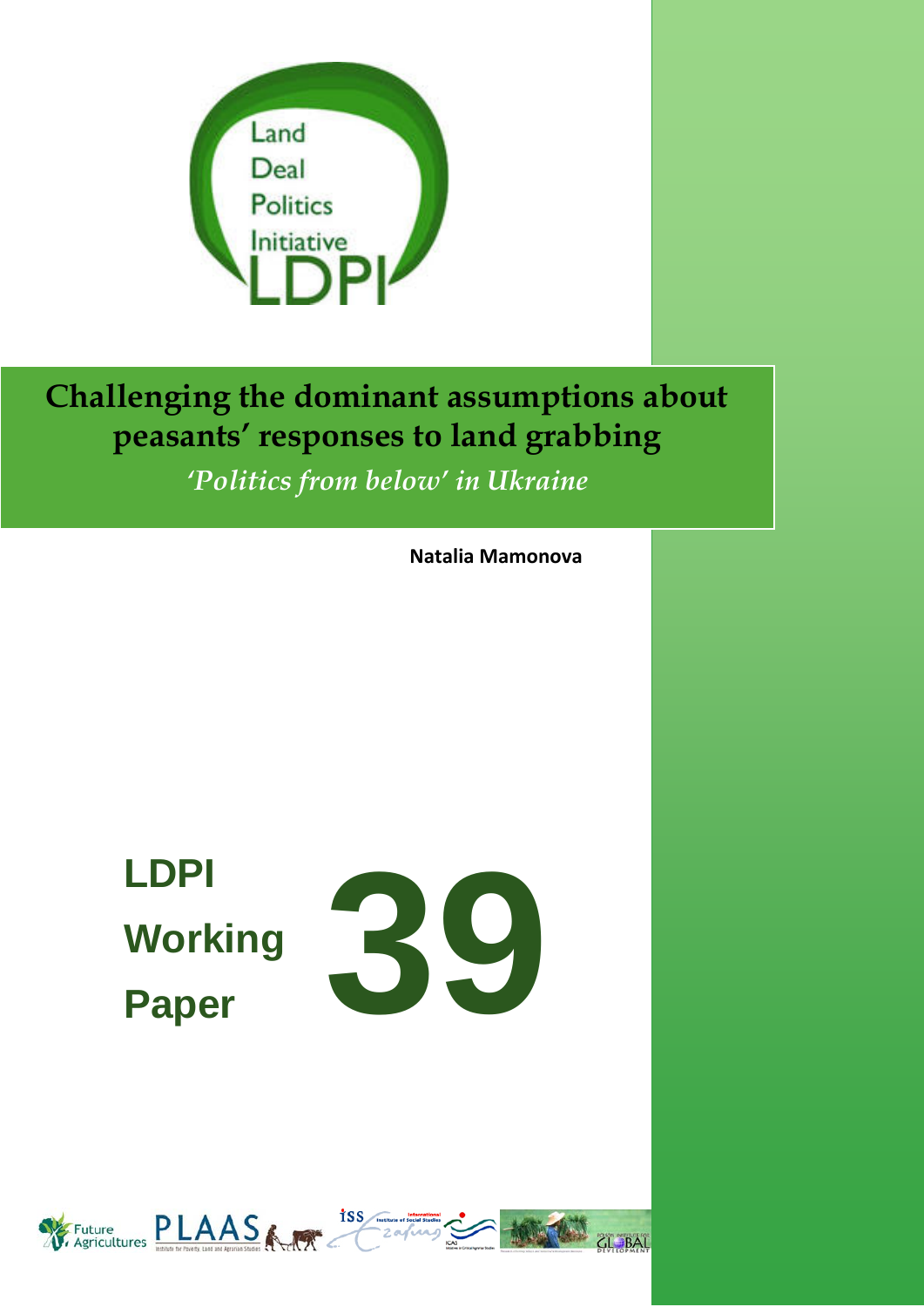# **Challenging the dominant assumptions about peasants' responses to land grabbing: 'Politics from below' in Ukraine**[∗](#page-1-0)

*By* **Natalia Mamonova**

 $\overline{\phantom{a}}$ 

| Published by:<br>The Land Deal Politics Initiative<br>www.iss.nl/ldpi<br>landpolitics@gmail.com        |                                                                                                                                                                                      |                                                   |                                  |
|--------------------------------------------------------------------------------------------------------|--------------------------------------------------------------------------------------------------------------------------------------------------------------------------------------|---------------------------------------------------|----------------------------------|
| in collaboration with:                                                                                 |                                                                                                                                                                                      |                                                   |                                  |
| <b>Institute for Development Studies (IDS)</b><br>University of Sussex<br>Library Road                 |                                                                                                                                                                                      |                                                   |                                  |
| Brighton, BN1 9RE                                                                                      |                                                                                                                                                                                      |                                                   |                                  |
| United Kingdom<br>Tel: +44 1273 606261                                                                 |                                                                                                                                                                                      | Fax: +44 1273 621202    E-mail: ids@ids.ac.uk     | Website: www.ids.ac.uk           |
|                                                                                                        | <b>Initiatives in Critical Agrarian Studies (ICAS)</b>                                                                                                                               |                                                   |                                  |
|                                                                                                        | <b>International Institute of Social Studies (ISS)</b>                                                                                                                               |                                                   |                                  |
| P.O. Box 29776                                                                                         |                                                                                                                                                                                      |                                                   |                                  |
| 2502 LT The Hague                                                                                      |                                                                                                                                                                                      |                                                   |                                  |
| The Netherlands<br>Tel: +31 70 426 0664                                                                |                                                                                                                                                                                      | Fax: +31 70 426 0799   E-mail: iss.icas@gmail.com | Website: www.iss.nl/icas         |
| Bellville 7535, Cape Town<br>South Africa                                                              | The Institute for Poverty, Land and Agrarian Studies (PLAAS)<br>School of Government, Faculty of Economic and Management Sciences<br>University of the Western Cape, Private Bag X17 |                                                   |                                  |
| Tel: +27 21 959 3733                                                                                   | Fax: +27 21 959 3732                                                                                                                                                                 | E-mail: info@plaas.org.za                         | Website: www.plaas.org.za        |
| Department of Development Sociology<br><b>Cornell University</b><br>133 Warren Hall<br>Ithaca NY 14853 | The Polson Institute for Global Development                                                                                                                                          |                                                   |                                  |
| <b>United States of America</b>                                                                        |                                                                                                                                                                                      |                                                   |                                  |
| Tel: +1 607 255-3163                                                                                   | Fax: +1 607 254-2896                                                                                                                                                                 | E-mail: ta12@cornell.edu                          | Website: polson.cals.cornell.edu |

©June 2013 *All rights reserved. No part of this publication may be reproduced or transmitted in any form or by any means without prior permission from the publisher and the author.*

*Published with support from the UK Department for International Development (DfID), Atlantic Philanthropies, Inter-Church Organization for Development Cooperation (ICCO), Ford Foundation and Miserior.*

<span id="page-1-0"></span><sup>∗</sup> Paper presented at the International Conference on Global Land Grabbing II, organized by the Land Deals Politics Initiative (LDPI) in collaboration with the Department of Development Sociology at Cornell University, 17-19 October 2012.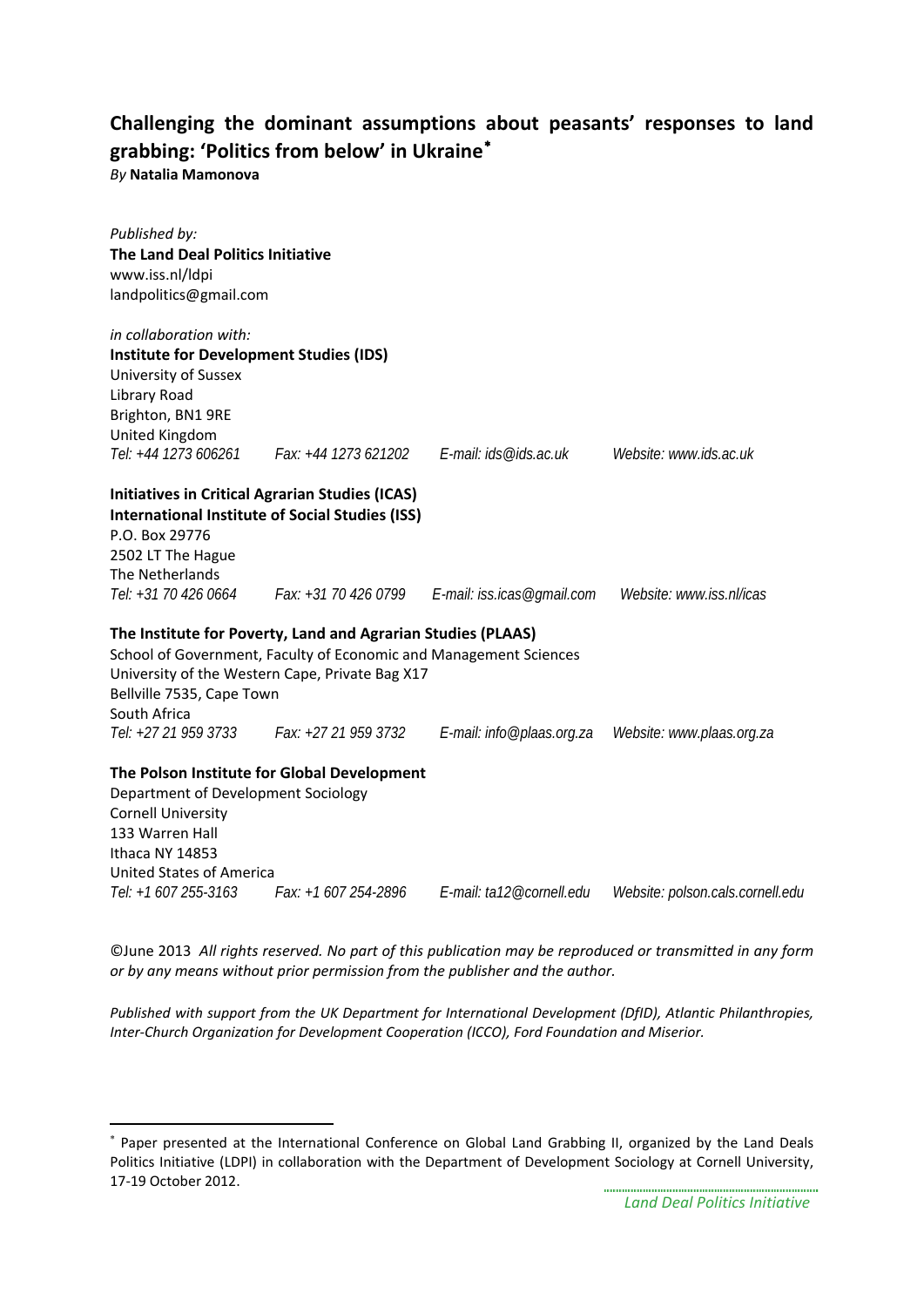# Abstract

The assumption that globally, peasants are against land grabbing is dominant among many rural social movements, NGOs, and scholars empathetic with them. However, this is not always the case. Land grabs affect different rural groups in different ways, which creates a variety of reactions to it: from reckless enthusiasm, cautious acceptance, to outright resistance. This paper aims to rethink contemporary assumptions about rural resistance to large-scale land acquisitions. Analysing the context of Ukraine, the author argues that the politics of dispossessed groups depend on terms of inclusion in land deals; adaptive response strategies dominate over resistance; and peasants are more concerned with personal gains from land grabs than with benefits for the whole community.

## About the author

**Natalia Mamonova** is a Ph.D. candidate at the International Institute of Social Studies (ISS) of Erasmus University, The Netherlands. She holds two Master degrees, and has journalistic experience in Russia. Her academic research is focused on land grabbing in the post-Soviet countryside, land conflicts, and activities of rural social movements in Russia and Ukraine.

# Acknowledgements

The author is grateful for the financial support of the Land Deal Politics Initiative that enabled the fieldwork in Ukraine. I am moreover grateful to a rural community in the Pereyaslav-Khmelnitskiy district for cooperation and logistical support, a Ukrainian-American agroholding (which preferred to remain anonymous) for disclosure of information and providing access to its farms, and my colleague and companion in this trip Simone Donati, a photojournalist from Italy. I would like to express my gratitude to my supervisors Dr. Oane Visser and Dr. Jun Borras for their valuable inputs for this paper. I would also like to thank all other colleagues who have provided comments and feedback on earlier versions.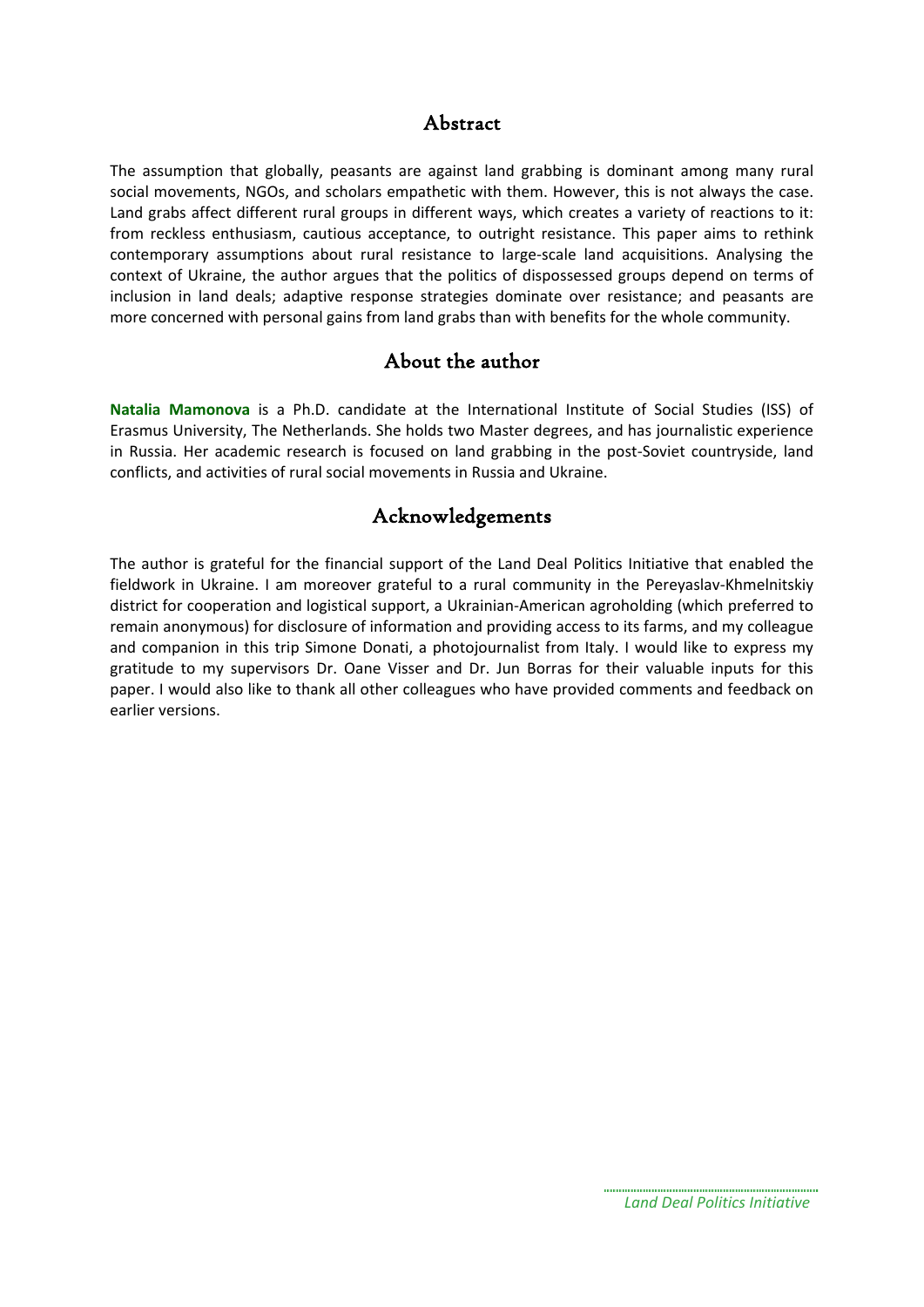# Table of Contents

| 2 Three main assumptions about peasants' reaction to land deals  3                    |  |
|---------------------------------------------------------------------------------------|--|
| 3 The starting point of the analysis: peasants or rural workers in Ukraine?  5        |  |
| 4 The 'terms of inclusion' and their effect on peasants' attitudes to land grabbing 7 |  |
|                                                                                       |  |
|                                                                                       |  |
|                                                                                       |  |
| 5 Household response strategies to land grab related changes and socio-economic       |  |
|                                                                                       |  |
|                                                                                       |  |
|                                                                                       |  |
|                                                                                       |  |
|                                                                                       |  |
|                                                                                       |  |
| 6. Peasants' personal gains from land grabbing vs. community benefits 16              |  |
|                                                                                       |  |
|                                                                                       |  |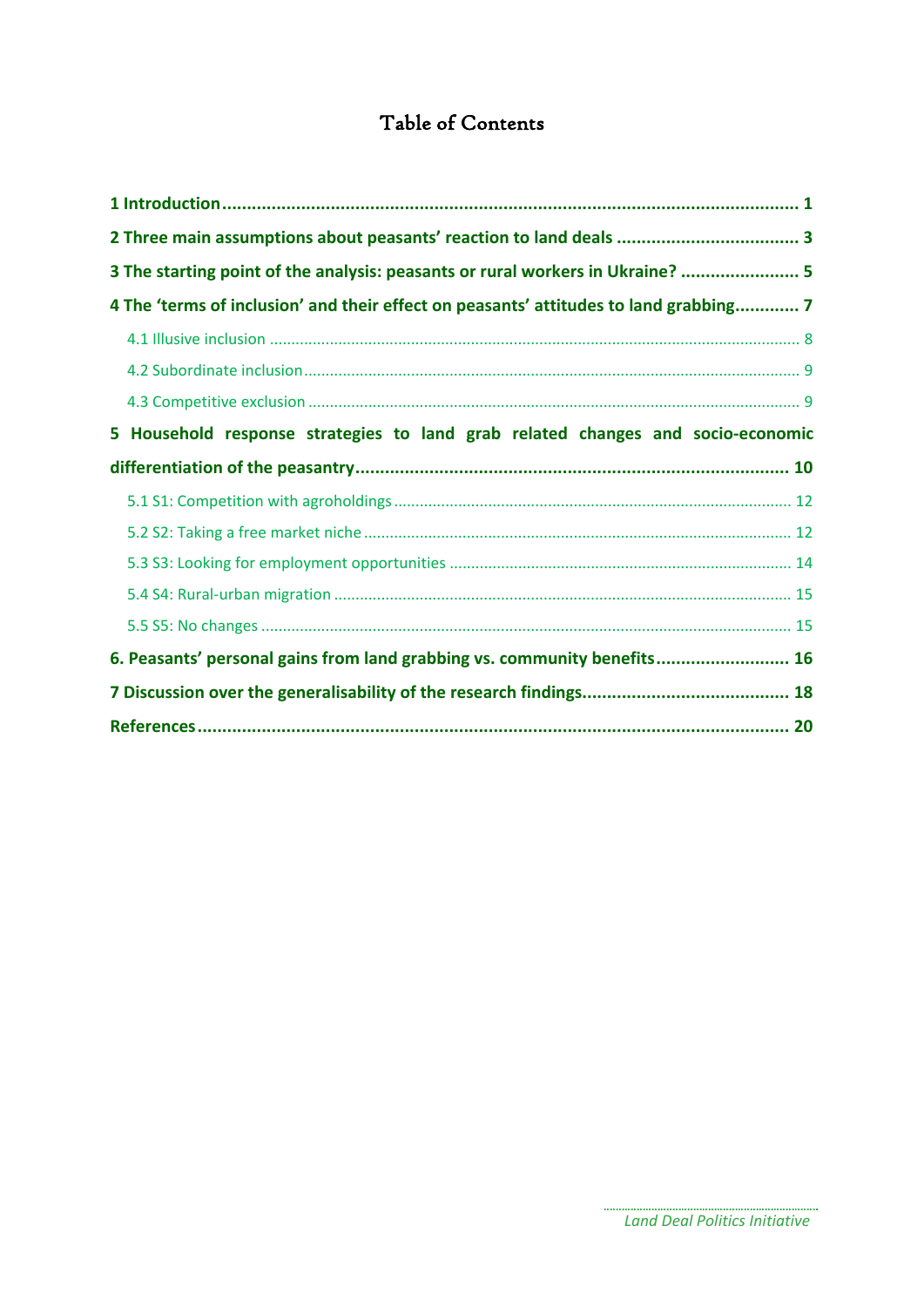## <span id="page-4-0"></span>**1 Introduction**

**.** 

The idea that globally, peasants are against land grabbing is dominant among many rural social movements, NGOs, and scholars empathetic with them (GRAIN 2011, FREE 2012, La Via Campesina 2012, etc.). 'In all our countries, peasants and family farmers organize themselves under different forms to defend their right to land and to their means of subsistence' – was declared at the 'Stop the land grab'<sup>[1](#page-4-1)</sup> International Conference in 2011 in Mali. The impact of land grabs on local communities, and reactive politics from below caused a new wave of academic debates on the agrarian question. The peasant society has been viewed by some authors from a moral economy perspective which 'places the subsistence ethic at the centre of the analysis of peasant politics' (Scott 1976, 3). Advocates of this school argue that land grabbing violates the peasants' 'moral economy', evoking hidden forms of rural resistance (Neimark 2013, McAllister 2012, Schneider 2011). Others are convinced that recent processes of land accumulation reinforce class struggle in the countryside, generating politics of peasant resistance (Adnan 2011, Baird 2011, Bernstein 2006).

In the meantime, the assertion that resistance is an indispensable rural response to land grabbing suffers from simplification. Land grabs affect different rural groups in different ways, which creates a variety of reactions to it: from reckless enthusiasm, cautious acceptance, to outright resistance. In this paper I rethink the contemporary assumptions about rural resistance to large-scale land acquisitions. Analysing the context of Ukraine, I argue that (i) the politics of dispossessed groups depend on terms of inclusion in land deals; (ii) adaptive response strategies dominate over resistance; and (iii) peasants are more concerned with personal gains from land grabs than with benefits for the whole community.

Ukraine is an ideal case for such an analysis. The country was recently included by the World Bank on the list of resource-rich and finance-poor countries that became the targets for land grabbing. Ukraine possesses more than 25 percent of the world's richest and most fertile soil, so called Black Earth, and played the role of the Bread Basket of the Soviet Union. After the collapse of the USSR in 1991, Ukraine launched a land reform aimed at the distribution of collective farmlands to rural dwellers for private farming development. However, because of economic instability of the transition period and inconsistency of the land reform implementation, individual farming did not succeed in Ukraine. Instead, land became concentrated, first, in the hands of rural elites, and later accumulated by a few domestic and foreign agroholdings (Visser and Spoor 2011, Plank 2013). To date, 60 percent of Ukrainian farmland is controlled by large agricultural enterprises (Visser and Mamonova 2011). Similar to many other countries affected by land grabs, the land accumulation in Ukraine is often carried out in fraudulent schemes with dispossession of the local population (Visser and Spoor 2011).

The distinguishing feature of Ukraine lies in the near-absent overt protests among rural dwellers to large-scale land acquisitions (Visser and Mamonova 2011). The lack of open resistance among post-Soviet peasants can be explained by 70 years of socialism (a time when expression of disagreement was prosecuted), depopulation of rural areas, traditional dependency of villagers on large-scale farming, and a culture of repression that limits the political consciousness of the rural population (see Mamonova and Visser, forthcoming). However, these reasons do not preclude the anti-land grab rural social movement in Russia. Mamonova and Visser (forthcoming) found that Russian rural civil society organisations are able to mobilise peasants against land grabs, although on a more limited scale than in various other regions of the world.

<span id="page-4-1"></span> $1$  The conference was organized by the national confederation of peasant organizations (CNOP) in Mali, and by La Via Campesina, the international peasant movement. More than 250 farmers, from 30 countries, launched an international alliance against land grabbing on November 19 in Sélingué, Mali. This alliance will be led by peasants, in collaboration with a wide range of social movements and organizations.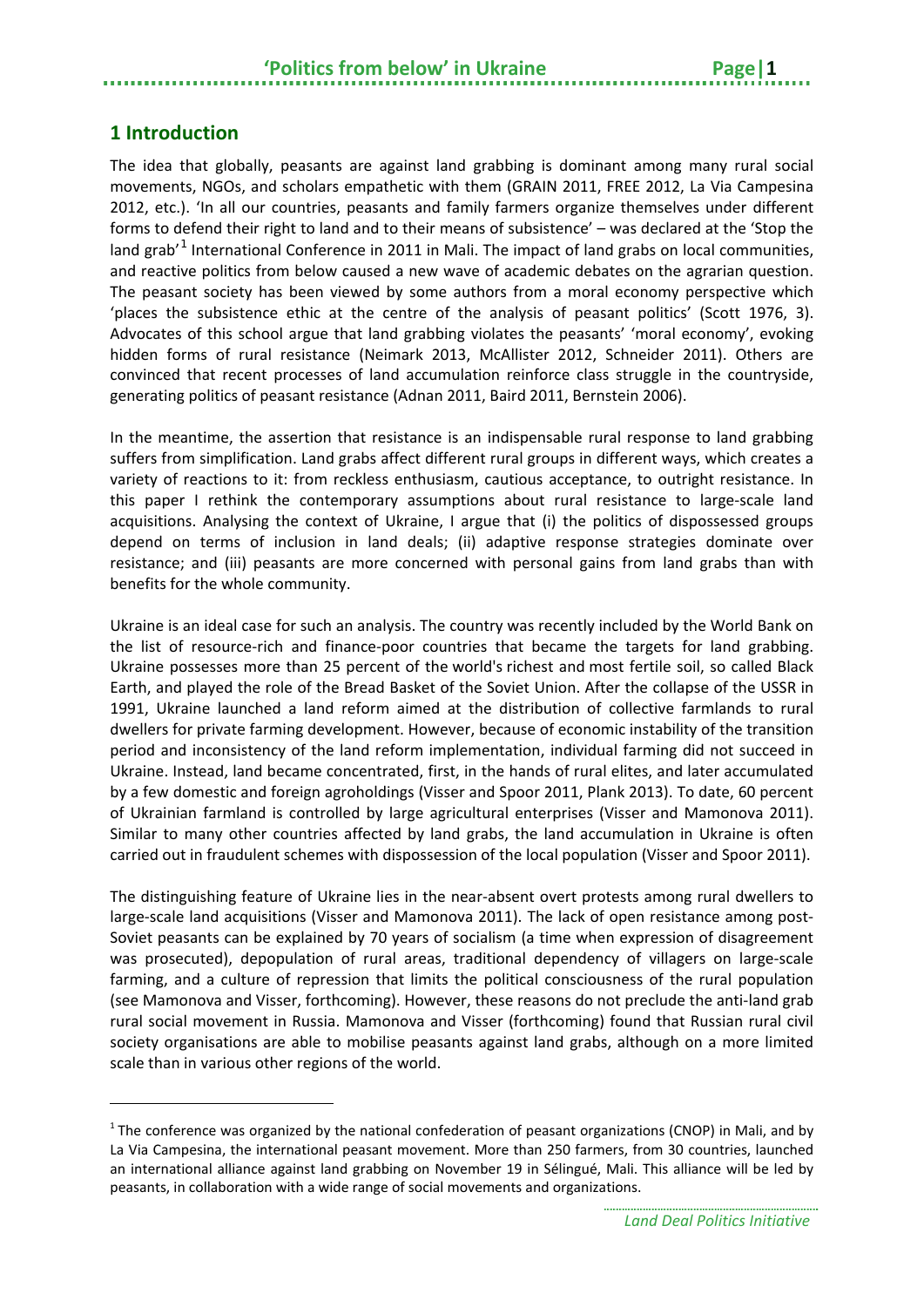Ukrainian civil society organisations and NGOs do not prioritize land grab-related issues and, therefore, do not mobilise the peasantry against it (Visser and Mamonova 2011). Taking into account that the positions of civil society organisations do not always coincide with the concerns of ordinary villagers (Pye 2010, White *et al*. 2012), I consider the relatively peaceful acceptance of land grabbing in Ukraine as a natural response of peasants who are not encouraged and inspired by anti-grab social movements and other pro-poor civil society groups. Therefore, Ukraine is an example of peasants' politics toward land grabbing in a social setting free from interventions by outsiders (in this case, social organisations<sup>[2](#page-5-0)</sup>).

This research is largely based on fieldwork conducted by the author during the summer of 2012 in two regions of Ukraine: the Letichevsk district (the Khmelnitsk region, Western Ukraine) and the Pereyaslav-Khmelnitskiy district (the Kiev region, Central Ukraine). These two regions are characterised by high soil fertility and a large amount of agroholdings operating there. The analysis of peasant responses to land grabbing is drawn from 52 semi-structured in-depth interviews with inhabitants from the analysed districts (37 peasants and rural workers, 7 private farmers, 3 chief managers of large-scale agricultural enterprises, and 5 representatives of local authorities were involved in this research). The same group of respondents participated in a household survey, developed and conducted by the author, in order to define stratification within rural communities and how it is linked to different response strategies to land grabbing. The survey findings are complemented with the all-Ukrainian surveys: 'Socio-Economic Situation in the Contemporary Ukrainian Village' conducted by the Gorshenin Institute in 2011, 'Land Relations in Ukraine: Sociological Portrait of the Situation', conducted by the Centre of Social Expertise of the Institute of Sociology of NAS of Ukraine in 201[3](#page-5-1), and FAO Farm Survey 2005.<sup>3</sup> Furthermore, various sources of academic literature, mass media publications, and statistical sources such as the State Committee of Ukraine for Statistics, the Ukrainian Academy of Science, the FAO and World Bank reports are embedded in this research.

Although this paper engages in the debates on the peasant question,<sup>[4](#page-5-2)</sup> these are not central to this research. The term 'peasantry' is used in this analysis largely because it is the best translation of the Ukrainian world '*selianin*', and due to the subsistence nature of rural household production in Ukraine, which is the main characteristic of the peasant moral economy. Land grabbing is considered

<span id="page-5-0"></span><sup>&</sup>lt;sup>2</sup> I consider social organizations as outsiders due to their detachment from the rural population and top-down organization. Our analysis of the rural social organizations in Russia and Ukraine can be founded in Mamonova and Visser (forthcoming) and Visser and Mamonova (2011).

<span id="page-5-1"></span> $3$  The results of the Gorshenin survey are available (in Ukrainian only):

[http://institute.gorshenin.ua/researches/81\\_Sotsialnoekonomichne\\_stanovishche\\_.html](http://institute.gorshenin.ua/researches/81_Sotsialnoekonomichne_stanovishche_.html); the results of the NAS survey are available (in Ukrainian only):

[http://www.dazru.gov.ua/terra/control/uk/publish/article;jsessionid=4A3099EDFB03CBDA0B75C604240F01B2](http://www.dazru.gov.ua/terra/control/uk/publish/article;jsessionid=4A3099EDFB03CBDA0B75C604240F01B2?art_id=144665&cat_id=130839) [?art\\_id=144665&cat\\_id=130839](http://www.dazru.gov.ua/terra/control/uk/publish/article;jsessionid=4A3099EDFB03CBDA0B75C604240F01B2?art_id=144665&cat_id=130839); FAO Farm survey available in Lerman et al. (2006) (in English).

<span id="page-5-2"></span> $4$ The peasant (or agrarian) question deals with prospects for the peasantry under the development of capitalism. Class-based theorists argued that peasants would disappear as a class and become a rural proletariat or petty commodity producers (Marx 1867, Lenin 1967, Bernstein 2004), while the populists' perspective sees peasants as great survivors of capitalism, arguing that family agricultural production, of which the peasantry is the main type, has an internal logic that enables it to withstand the pressure of capitalist production relations and reproduce itself indefinitely (Chayanov 1925, Scott 1976, Ellis 1996). Among the reasons for the peasantry's survival are: 'moral economy', community support, self-exploitation, etc. Moral economy represents the social norms of peasant communities focusing on reciprocity rather than on the individual maximization of profits. Therefore, the orientation of Ukrainian rural dwellers on subsistence farming (self-sufficiency farming in which the farmers focus on growing enough food to feed themselves and their families, not on profit maximisation) formed my argument in favour of application of the term 'peasantry' in the Ukrainian case. This argument will be developed further in the paper.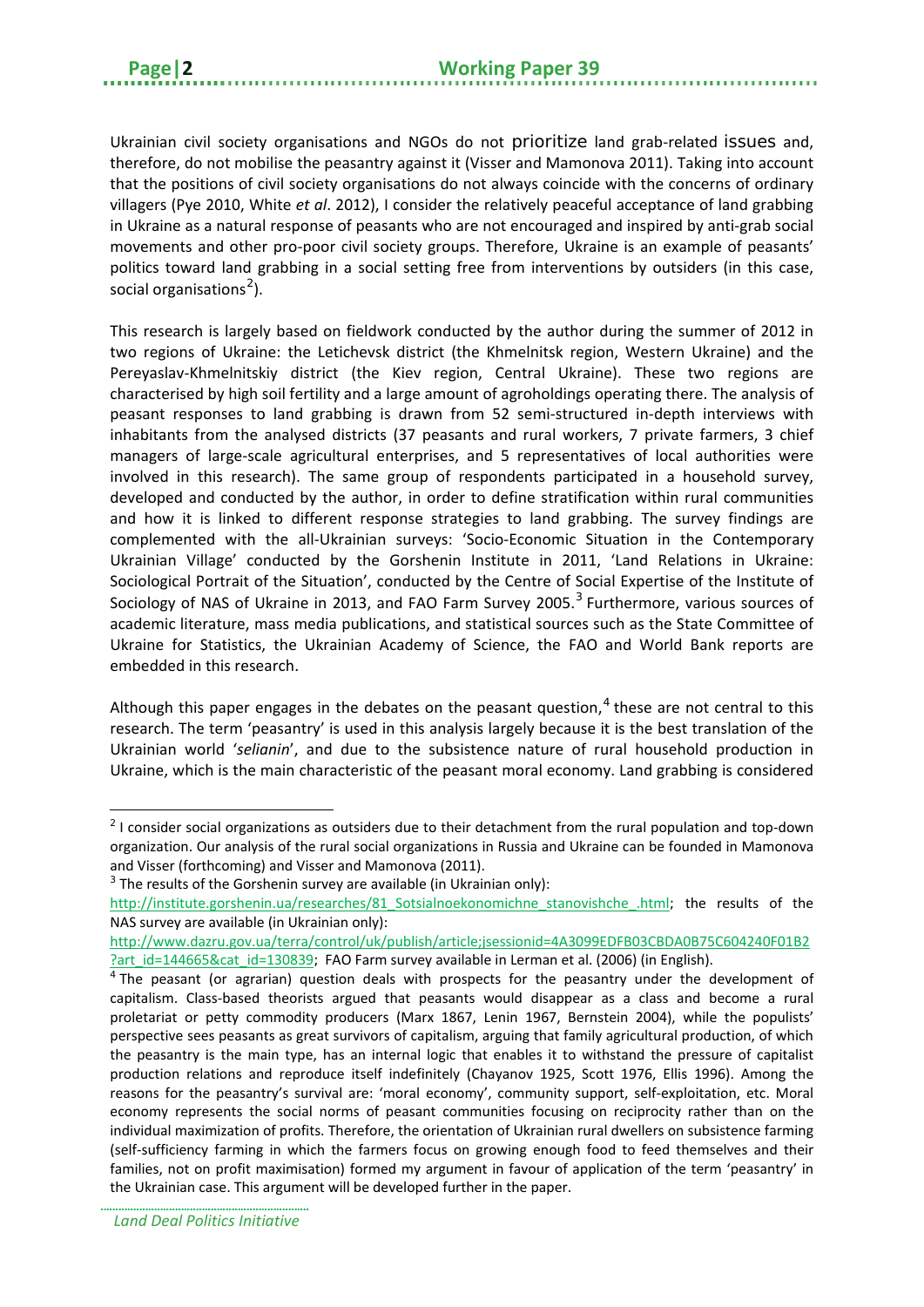here as obtaining control over land and land-related resources by domestic or foreign investors for the purposes of resource extraction geared towards external consumers.<sup>[5](#page-6-1)</sup>

This research consciously overlooks covert forms of rural politics toward land grabbing. According to Scott (1985), in social settings where open rural protest is restricted by political and economic factors, acts of peasants' resistance often remain hidden. There is an on-going debate on classifying gossiping, stealing, and foot-dragging as: a covert resistance of the post-soviet peasants, 'parasitic symbiosis' between large farm enterprises and households, or just hooliganism (see e.g. Mamonova and Visser, forthcoming). No matter what name they have, hidden politics do not represent a significant force to change the current situation in the post-Soviet countryside (Spoor and Visser 2004).

The main goal of the present research is to reveal the overt peasants' response strategies toward large-scale land accumulations, and understand how implications of the distinguished household strategies impact socio-economic differentiation within rural communities. This research challenges dominant assumptions about rural resistance to land grabbing, and calls for rethinking the nature of the contemporary peasants' politics worldwide.

The paper is structured as follows. The next section highlights the main assumptions about contemporary peasants' reactions to land deals, which will be questioned in this paper. The third section presents the historical analysis of the Ukrainian peasantry in order to define the pattern of agrarian evolution that prevails in Ukraine at the moment land grabbing occurred. Different processes of exclusion and inclusion of peasants in modern agricultural development are analysed in the fourth section. This helps to explain the various attitudes of rural dwellers to land grabbing. The fifth section provides the analysis of several response strategies of Ukrainian villagers to large-scale agribusinesses and consequential socio-economic diversification within rural communities. In the sixth section I analyse the peasants' attitude to land grabbing by using the attitude to land sales as an indicator. This shows the peasants' choices between personal gains and village development. I conclude with a discussion about the generalizability of the findings and their application for wider rural communities.

### <span id="page-6-0"></span>**2 Three main assumptions about peasants' reaction to land deals**

In recent literature on land grabbing, rural dwellers are considered victims of large-scale land acquisitions whose traditional subsistence schemas are threatened by limiting their access to land and other natural resources (Quan 2000, Adnan 2011, Schneider 2011). Adnan (2011, 4) writes: 'the political responses of the dispossessed groups have involved resistance to land grabbing and dispossession as well as struggles for gaining possession or repossession of land'. The assumption that **peasants inherently oppose large-scale land accumulations** is applied by many anti-land grab social movements, such as La Via Campesina and MST (McMichael 2006). 'Farmers and civil society groups have strongly opposed land grabbing everywhere...', – stated La Via Campesina in its call for mobilization at the International Day of Peasant's Struggle (viacampesina.org 2013).

Meanwhile, according to the World Bank Group, large-scale land accumulations can be, to some extent, beneficial to the local population. Indeed, there are many people being included or incorporated into the emerging enclaves of land-based investments, through a variety of schemes (contract farming, plantation workers, etc.) (Borras 2011). The critics of this 'win-win' scenario argue that this inclusion of rural dwellers is an 'adverse incorporation', i.e. exploitation and subordination of incorporated groups in highly unequal power relations, what, according to Hickey and du Toit (2007, 21), leads to marginalisation of subordinated groups and their chronic poverty.

<span id="page-6-1"></span><sup>5</sup> This is a slightly rephrased definition of *White* et al. (2012).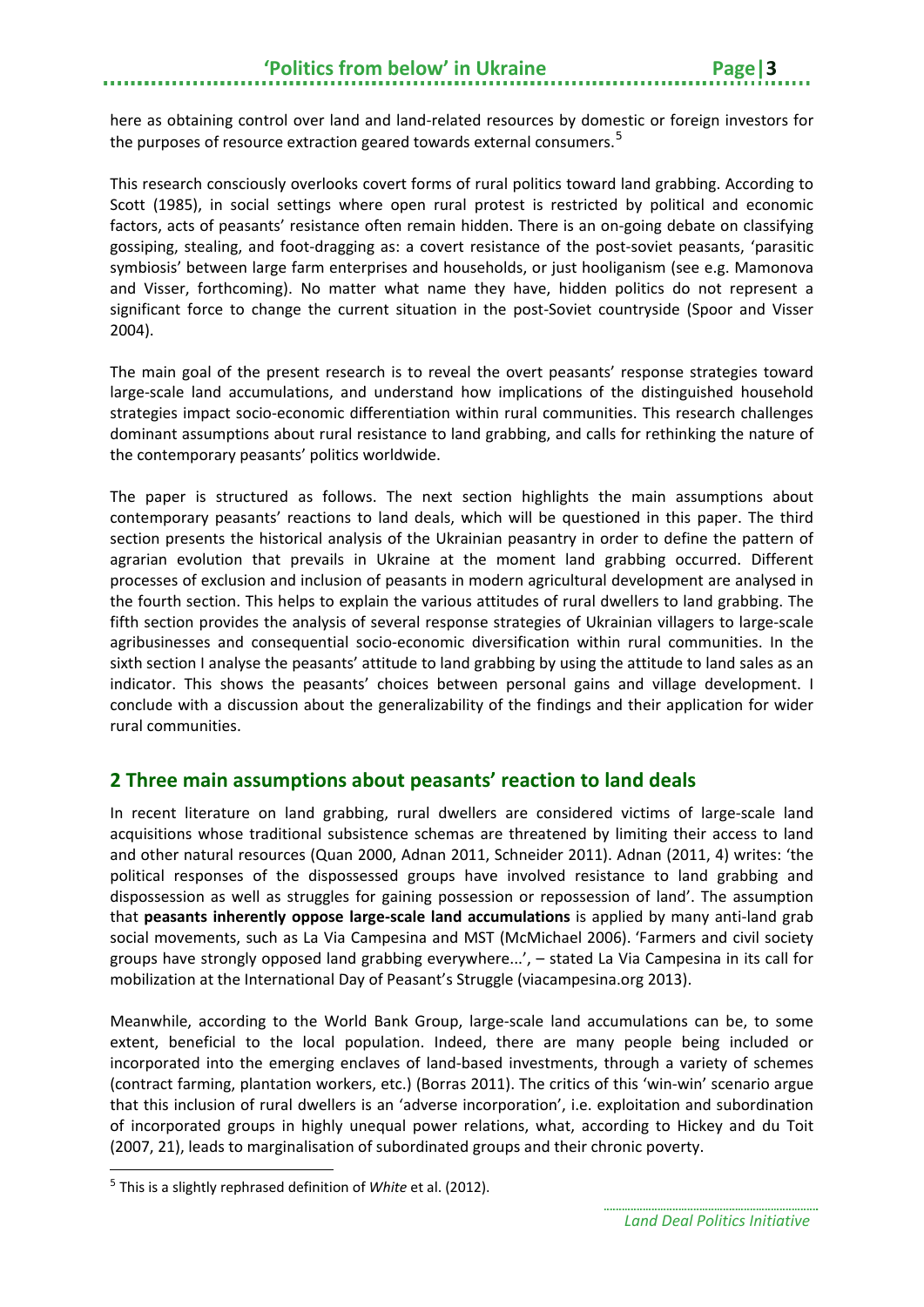Meanwhile, different academic studies show that even under adverse incorporation, rural dwellers manage to find advantages. Thus, peasants benefit from the recent large-scale agricultural development in Kazakhstan by taking the jobs it creates. Rural Kazakhs, according to Petrick *et al*. (2011, 1), 'due to the socialist tradition of industrialized farming operations […] regard themselves primarily as workers and not as land owners', therefore, do not struggle for the 'peasant way'<sup>[6](#page-7-0)</sup> and autonomy, and accept work at the new latifundia. Smalley and Corbera (2012, 1050) found that the attitude to land investments varies across different rural groups in Kenya. Their interviews with farmers indicated the 'vision of development through jobs' and the 'desire for agricultural development projects' as the reasons behind the support of land deals, while the majority of pastoralists opposed land acquisitions, referring to 'fear of eviction or lost access' and antipathy towards large-scale production. Consequently, for some rural groups and sectors, land grabbing does not necessarily bring negative changes.

The peasants' attitude to land grabbing critically depends on the 'terms of inclusion' of local population in land deals (McCarthy 2010), According to Witcher (2003, 7) 'terms of inclusion' are derived from 'societal relationships and criteria for access prioritised by whichever dominates'. Therefore, the understanding of the political economy of the new social structures and the labour regimes that emerge from them is highly important in the analysis of diverse rural responses to land grabbing.

Another popular assumption is that **peasants are unable to adapt and coexist with large-scale industrial agriculture**. This revitalises the long-standing debate on the persistence and disappearance of the peasantry (see Araghi 1995, Boltvinik 2012). Populists social movements redefine the 'peasant way' in opposition to a globalized neo-liberal corporate-driven model of agricultural production in order to mobilise peasants against land grabbing (McMichael 2006, Desmarais 2002), while classbased theorists observe how the peasantry disappears under the competitive pressures of modern corporate agriculture, and see the ongoing rural unrest as a class conflict (Bernstein 2004, Mishra 2011, Adnan 2011).

Meanwhile, these positions largely overlook the ability of peasants to adapt to and coexist with industrial agriculture, and become an active participant, not a protesting victim. The possibility of combining large-scale agriculture with the small-scale peasant farming is advocated by the World Bank. The Bank suggests that at low levels of population density, large-scale investments in land are appropriate, and 'voluntary land transfers that make everybody better off are possible' (World Bank 2010, 55). Olivier de Schutter (2011, 259-261), UN Special Reporter on the Right to Food, criticized the Bank's position for 'simplification', however; he acknowledged that the 'coexistence' scenario is possible, if existing rights of land users are clearly defined, and the markets, where peasants and large agriculturalists operate, can remain highly segmented, for instance, when all the production of large-scale agriculture is shipped abroad, while the food security in the home country is guaranteed by small-scale producers.

The analysis of market niches, where peasants and large-scale agribusiness operate, as well as structural changes in peasants' modes of production, are highly important in understanding rural response strategies to land grabbing.

The last assumption, which will be challenged in this paper, is the belief that **peasants are concerned with the 'peasant way', food and land sovereignty, and economic and ecological justice, when they** 

<span id="page-7-0"></span><sup>6</sup> The concept of 'peasant way' is often used by populist rural social movements as an alternative to the neoliberal agricultural development. It is characterised as 'involving a subsistence family economy, stem family arrangements and a highly localised cultural and co-operative system' (Síocháin 2003,1).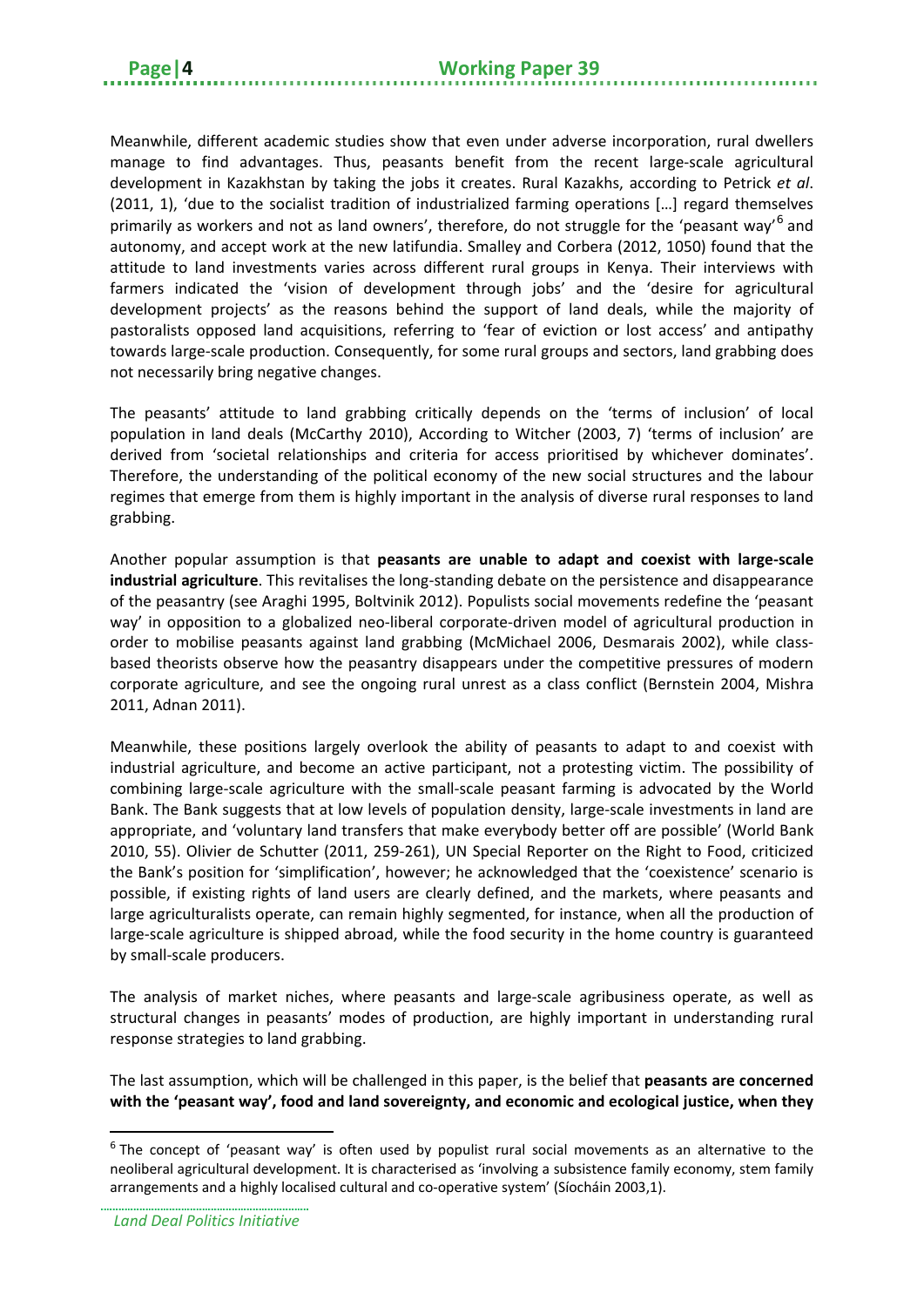**adopt strategies to respond to land grabbing.** This position dominates in works of many academics (Kay 2012, Rosset *et al.* 2011), and grounds the programmes of rural social movements defending peasants' rights for food and land sovereignty (McMichael 2006).

Meanwhile, Pye (2010) identifies the frequent mismatch between the global campaigns of civil society and the rural social movements, and local concerns of villagers in the context of Indonesia. For example, while biofuel debates are globally framed in terms of biodiversity conservation and climate justice, local concerns focus on land rights and employment conditions. As Pye argues, the complaints of palm oil smallholders and plantation workers are conspicuously absent at the international level of civil society and social movement campaigns (Borras *et al.* 2010). Mamonova (2013) analysed the divergence between demands of the social movement 'Defenders' in the Moscow region, who clamoured against grabbing of the historical land in Radonezh, while the local rural population was rather concerned about the access to the forest and river, which were blocked by the land grabbers.

The romanticizing of peasants' motives in land grab resistance might bring us to the wrong conclusions, and, consequently, to the development of wrong policies and programmes for the protection of peasants' rights.

These assumptions about peasants' responses to land grabbing are challenged in the next sections, based on the analysis of contemporary rural politics in Ukraine.

# <span id="page-8-0"></span>**3 The starting point of the analysis: peasants or rural workers in Ukraine?**

In order to understand the nature of rural responses to land grabbing and transformations in rural communities we need to define the pattern of agrarian evolution that prevails in Ukraine at the moment land grabbing occurred.

The agrarian question played an important role in the development of socialism in rural Ukraine during the Soviet period. Leninist ideologies saw the peasantry as a dying class, destined either to become a rural proletariat or petty commodity producers (Zemstov 1991). Therefore, the Soviet goal was to create a class of rural labourers who would share socialist values of common ownership of property and the equality of people. The forced collectivization of agriculture (1929-1933) was aimed to eliminate private property and increase agricultural productivity in order to produce grain reserves for the industrialization of the country.

Although the increase of agricultural productivity was rather unfeasible and accomplished predominantly by violent measures of harvest expropriation and dekulakisation<sup>[7](#page-8-1)</sup> (leading to famines in 1931-32 in Ukraine), the relative equalisation of rural dwellers, was, indeed, achieved by the collectivization (Humphrey 2002). Throughout the Soviet period the state exercised total control over stratification of rural communities by regulating household incomes and equalising the size of household plots (Wegren 2005).

The 'Soviet peasant' <sup>[8](#page-8-2)</sup> lost the peasant-like features of 'autonomous, property-conscious economising', but retained 'corporatism' and 'egalitarianism' (Koznova 1997, Humphrey 2002, 141). Despite the proclaimed proletarianisation of the society, Soviet villagers did not completely become rural labourers. Even though nearly all Ukrainian peasants had official jobs at kolkhozy and sovkhozy

 $\overline{\phantom{a}}$ 

<span id="page-8-1"></span> $7$  Dekulakisation was the Soviet campaign of political repression, including arrests, deportations, and executions of millions of the better-off peasants and their families in 1929-1932. The richer peasants were labeled kulaks and considered class enemies.

<span id="page-8-2"></span> $8$  The terminology 'Soviet peasant' was used as an official name of social category, evolving through the 1930s-40s, the 1950s-60s, and flowering in the Breznev period of the 1970s-80s (Humphrey 2002).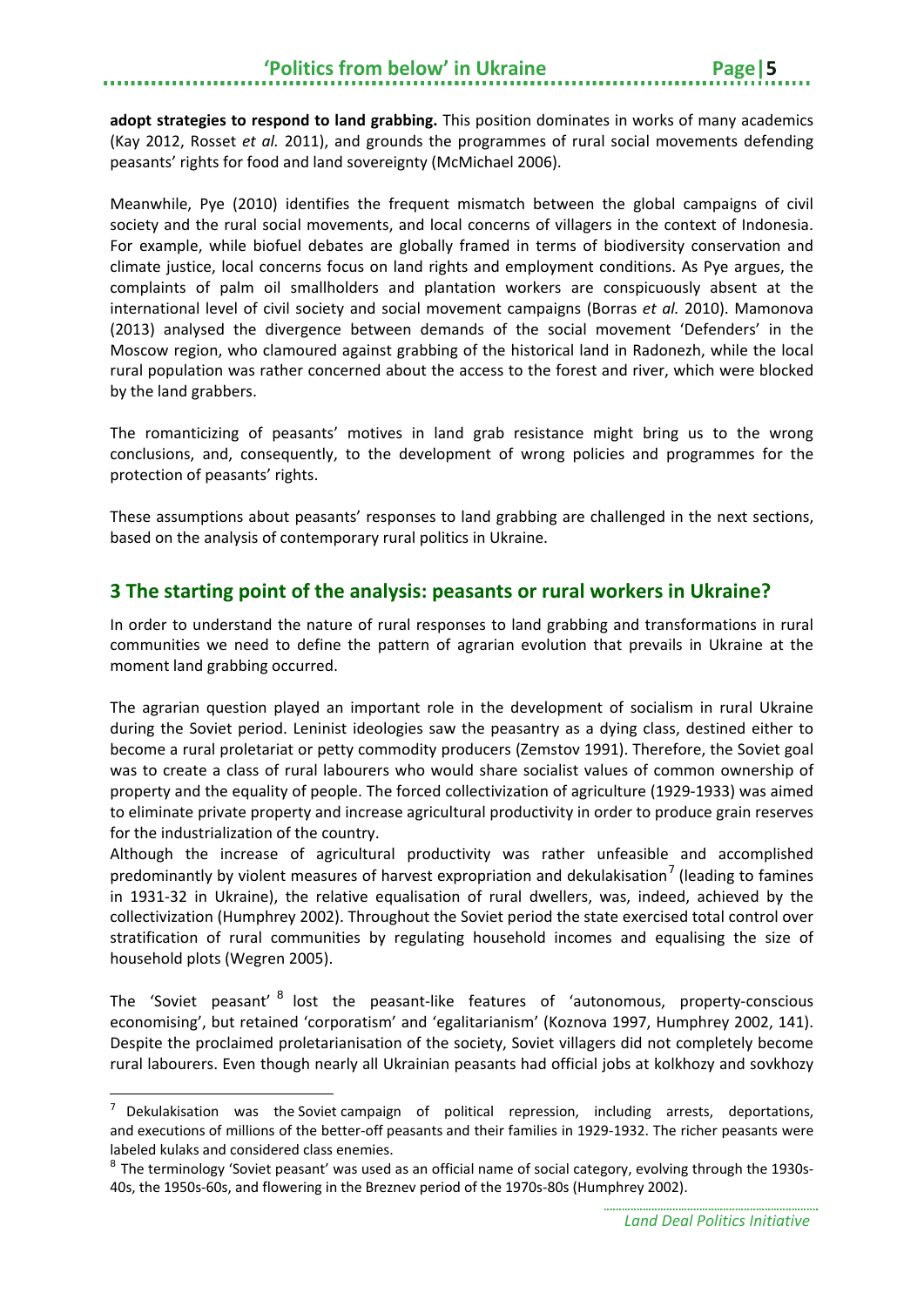(collective and state farm enterprises), they also conducted subsistence farming on their household plots, which was 'outside the state planning and procurement system' (Wegren 2005, 8). Therefore, Soviet peasants preserved an important element of a peasant mode of production, i.e. family-based subsistence agriculture.

After the collapse of the Soviet Union in 1991, Ukraine launched a land reform aimed at revitalising peasant agriculture. During the first stage of land reform (1990-1999) former collective lands were distributed to rural dwellers by means of land-share certificates for private farming. Consequently, in addition to household plots (average 0.4 ha), rural dwellers gained the right to use land plots (average 4 ha), which were located usually at a distance from villages. Ownership of the distributed lands could occur if the certificate-holder underwent the process of land registration and privatisation, or devoted his or her share into the authorised capital of the reorganised collective farm. Contrary to expectations of the reform developers, land recipients did not show much interest in leaving the collectives to establish individual farms. Only 3 percent of certificates-holders registered their land rights by 1995 (Lerman *et al.* 2007).

A common explanation for the failure of this stage of the land reform has been that exit costs for individual workers were too high (in terms of finance and equipment), and emerging markets were still largely geared to large collective successor farms (Mathijs and Swinnen 1998). Additionally, some authors refer to the peasant moral economy. Petrick and Carter (2007) argue that the sense of collective security and egalitarian wealth distribution prevented rural dwellers from starting individual commercial farming. Wegren (2005, 19), although denying the moral economy explanation, still refers to another characteristic of it – the traditional peasants' demand for land is just enough for subsistence of their households: 'at the onset of market reforms some 97 percent of rural households already had land plots [household plots], and most households had limited human capital. Therefore, the expansion of landholdings through privatization would be attractive or feasible to a relatively small percentage of rural households'.

The hierarchical authority structures in post-Soviet rural areas are another fact of the reform failure, frequently mentioned in the literature. Lerman *et al.* (2004, 149) argues that farm managers, who were seen as 'omniscient community leaders', were interested in the preservation of large-scale organization as a way to keep their power and perquisites, and, therefore, used their authority in order to manipulate information over the land reform. A 1997 World Bank survey shows that just a few Ukrainian peasants knew about the possibilities of establishing private farming on the distributed lands, while the majority of the rural population (80 percent) was informed that they could "invest" their land shares back to farm enterprises, as it was propagated by farm managers (Csaki and Lerman 1997). This led to the concentration of the collective lands in the hands of rural elites, who 'gained de facto ownership of land and with it, the autonomy and economic incentive to persist in their new roles as leaders in a quasi-feudal system' (Allina-Pisano 2002, 314).

The first stage of the land reform was accompanied by a sharp reduction of state subsidies in agriculture and price liberalisation for agricultural products, leading to bankruptcy of many collective farms and abandonment of collective farmlands (Visser and Spoor 2011). This induced a rapid growth of rural unemployment, a drastic decline in the livelihood conditions and living standards of many peasant families, lack of social security, and rising psycho-social tension caused by lack of hope for the future (Borodina 2002). In order to guarantee their subsistence many Ukrainian villagers became largely dependent on subsistence farming on their household plots. Von Braun and Lohlein (2003) observed a significant increase in the share of agricultural land devoted to subsistence production and the number of rural dwellers engaged in subsistence farming during the period of 1990-99. Then, in-kind income from subsidiary plots accounted for 44.4 percent of the total rural household income, while wages and social transfers contributed to 16.3 and 13.4 percent (respectively). Furthermore,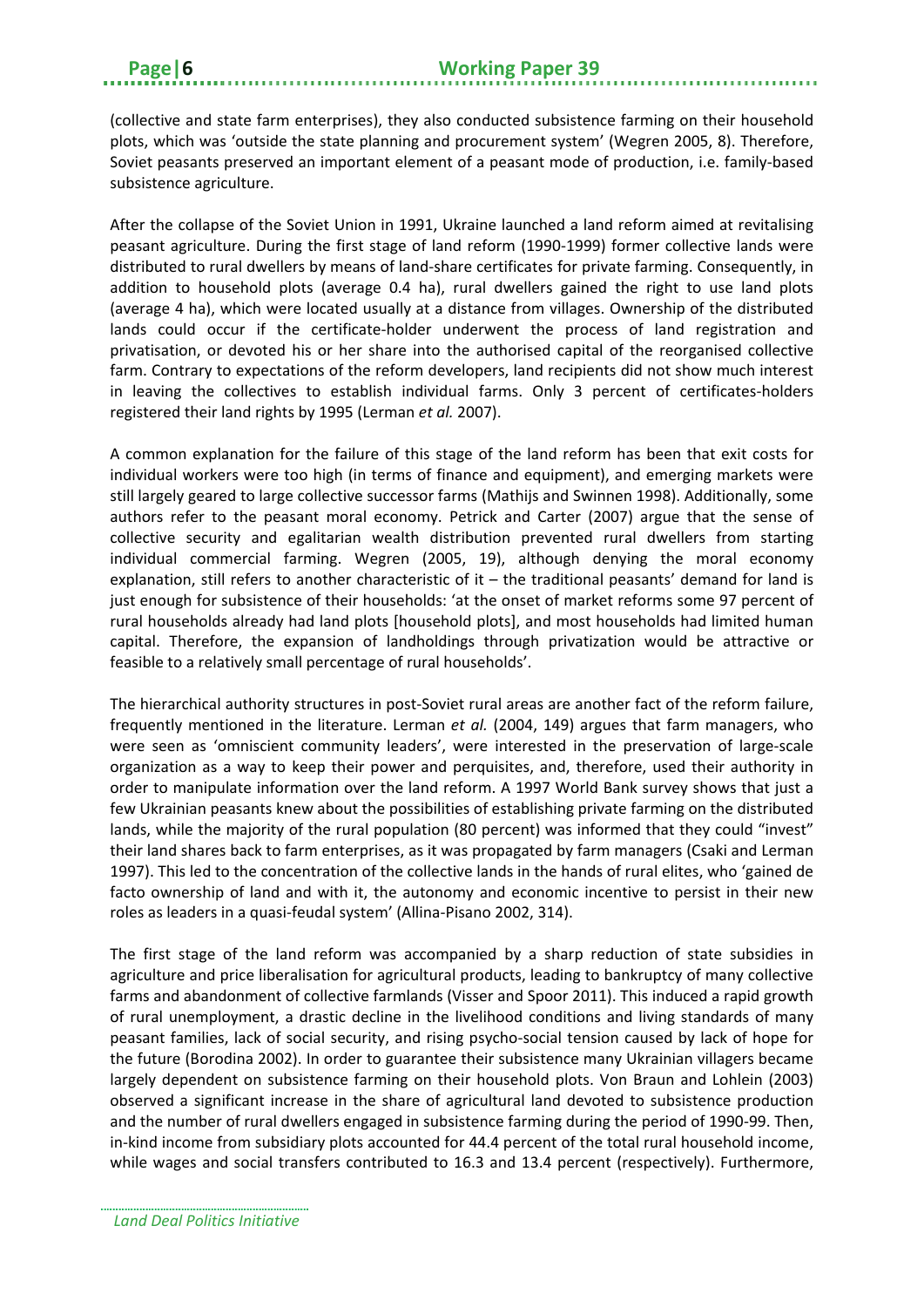9.4 percent of income came from sales of self-produced agricultural products at local markets (Moroz 2010).

Therefore, the first stage of the land reform, indeed, caused re-peasantisation in Ukraine; however, it created a large group of traditional subsistence cultivators, not individual family farmers. On the eve of massive land grabbing in Ukraine the stratification within rural communities was minimal: there was a very small group of rural elites (5 percent of the population, according to Wegren 2005) who maintained their ruling positions since the Soviet Union, while the main rural population was represented by impoverished peasants, who, although having small incomes from wage work, were largely dependent on subsistence farming at their household plots.

# <span id="page-10-0"></span>**4 The 'terms of inclusion' and their effect on peasants' attitudes to land grabbing**

Massive land grabbing started in Ukraine with the beginning of the second stage of the land reform (1999 to present) (Borodina 2012, Plank 2013). The 1999 Presidential Decree forced the collective agricultural enterprises to distribute the land shares in kind to rural dwellers. Since then nearly 7 million rural residents became official owners of physical land plots (not just paper-based certificates) and about 65 percent of arable land was physically owned by rural individuals (Lerman *et al.* 2006). In 2001, the Land Code came into force, which legally guaranteed land titles, and imposed a moratorium on land sales, which was extended already several times (until 2005, 2008, 2012, 2013, and 2016). In practice, the moratorium, which was aimed at protecting the peasants' ownership, serves only as a formal prevention of land deals (Plank 2013).

The global land rush triggered large-scale land acquisitions in Ukraine. Many domestic and foreign investors gained control over Ukrainian farmlands through various leasing schemes, and in some cases through fraudulent purchases despite the land sale moratorium (Visser and Mamonova 2011, Strubenhoff 2011). As a result, mega-large-scale export-oriented agroholdings emerged in Ukraine. Thus, Plank (2013) in her analysis of land grabs in Ukraine refers to the 10 biggest agroholdings who control about 2.8 million ha in Ukraine. The rapid development of large-scale industrial soil-intensive agriculture brought Ukraine to the list of the major agricultural exporters in the world. In 2008–2009 Ukraine was the third largest exporter of grain worldwide. In 2010 it ranked second among exporters of barley, third for rapeseed, fifth for sunflower seed, sixth for corn (maize) and eighth for wheat (FAOSTAT 2012).

But what has happened to Ukrainian peasants? One could expect the rise of rural resistance to largescale agricultural development as it occurred in African countries (Peters 2004, Neimark 2013), Latin America (Welch 2012), or Asia (Schneider 2011, McAllister 2012). Instead, Visser and Mamonova (2011) reported incredibly weak rural opposition to land grabs in Ukraine.

According to McCarthy (2010), the peasants' attitude to land grabbing critically depends on the 'terms of inclusion' of the local population in land deals. He argues that the way land tenure systems and informal land markets work, the type of land investments, and the implementation of smallholder development schemes in villages are critical factors that influence the exclusion or inclusion of local people in land deals.

Below I distinguish three main types of inclusion of the Ukrainian peasantry in land deals, which define the rural attitudes to land grabbing.

*Land Deal Politics Initiative*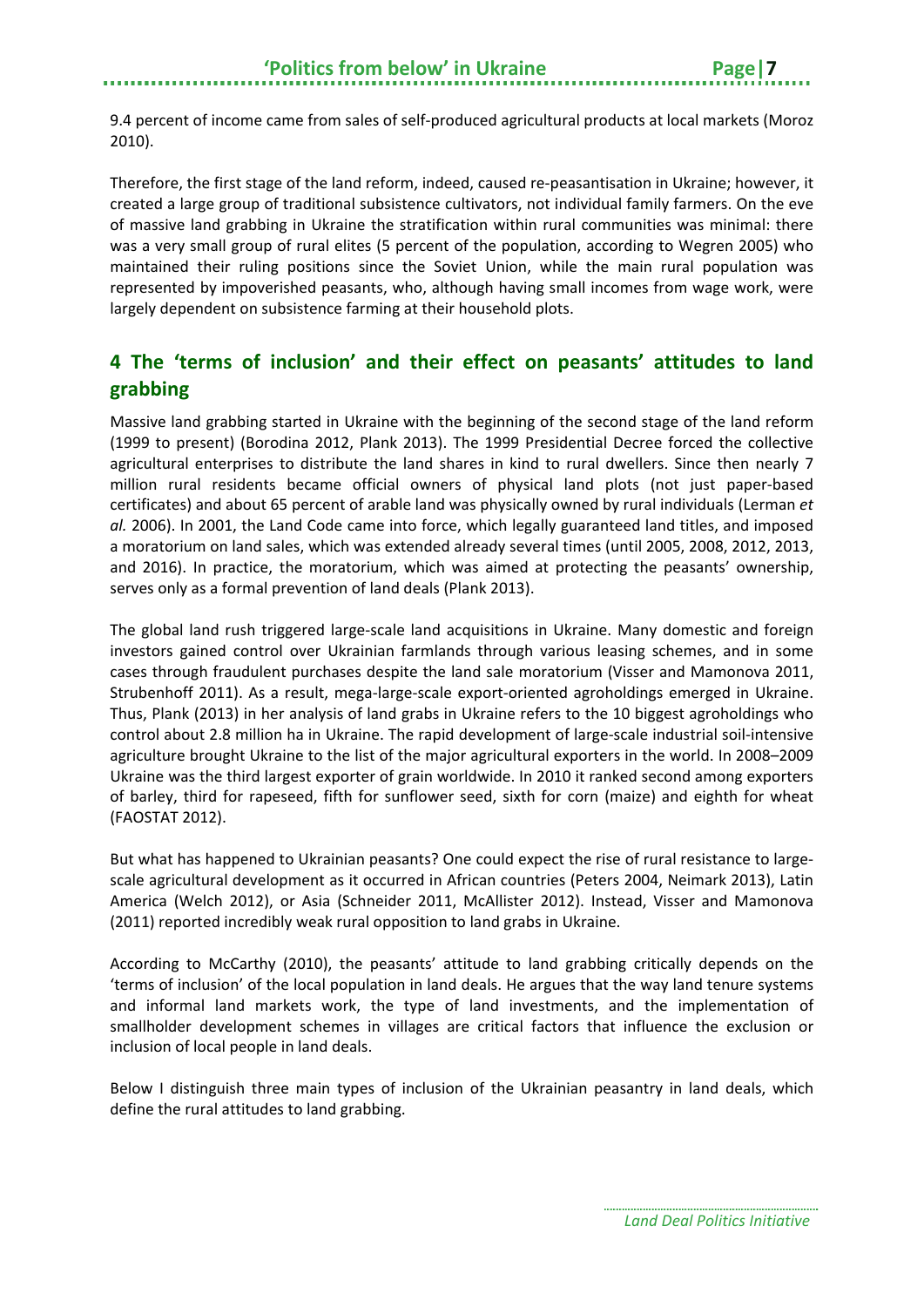# <span id="page-11-0"></span>*4.1 Illusive inclusion*

The term 'illusive inclusion' is borrowed from poverty and inequality studies. The illusive inclusion occurs in social settings when 'inclusion is ensured but the outcome is not different from that of being excluded' (Joseph 2012, 6). The illusive inclusion of Ukrainian peasants in land deals started with the titling programme in 2001. Although, rural dwellers received titles on the distributed land plots, they were hardly able to derive substantial benefits from them. Then, 95 percent of the title recipients were of retirement and pre-retirement age, and were unable to cultivate the given lands (Koteneva 2010). According to Bondarchuk (2011, 1), 'this process was just a farce, aimed at showing the "fairness" of land distribution and led to the concentration of Ukrainian black soil in the hands of rich rogues'.

Nevertheless, the land titles allow their holders to lease the distributed land plots to agroholdings and receive the '*pai'* (from Ukrainian 'share', a word used by local population to name annual monetary or in-kind compensation for leased land plots). The current average lease rate, reported by agroholdings, is 500 UAH (equal to 47 Euros) per land parcel of 4 ha (NAS survey 2013). In practice, many agroholdings pay the *pai* in-kind in shares of 5 percent from the crop harvested on the leased lands, which is less than the announced average price (estimations derived from the fieldwork interviews). Many peasants are dissatisfied with the low price they get for their land shares. The *pai* accounts for up to 4.2 percent of the average household income (Lerman *et al.* 2006), however, in the case when peasant families hold livestock, the in-kind *pai* becomes an essential feed source.

This is, in fact, the continuation of the former kolkhozy's and sovkhozy's support of households. In the Soviet time 'households were allowed to use a whole array of collective facilities, from obtaining young livestock from the collective to letting private cattle graze on collective pastures, using kolkhoz machinery, and selling their produce through the sales networks of the collectives' (Visser 2010, 289). Furthermore, collective farms regularly supplied their production to their workers as a compensation for meager wages. The difference is that previously this support was informal, and now the support has shrunk to crop sharing only and became formalized trough contractual transfers. The support formalization made rural dwellers feel included in the distribution of benefits from land use. Moreover, this perception is strengthened by the fact that in the 1990s many agricultural enterprises were bankrupt, and the 'symbiosis' between large farms and households was broken. For more than 10 years peasants were left to fend for themselves. In contrast to no support, the *pai*, even underestimated, is considered by aged villagers as a good deal. Raisa (67) an inhabitant of the village Rysanivtsy said:

*...There were weeds growing here, taller than me. And these new guys came, brought order, cultivated our lands. Before that, we did not receive any pai. And now we do! We receive 1.5 tons of grain every year. Of course, this is much better.[9](#page-11-1)*

Based on fieldwork data, it appears that the majority of the elderly rural population welcomes largescale land investments in Ukraine. First, the emerged agroholdings are seen as successors of Soviet collective farms (people remain calling them 'kolkhozy' and 'sovkhozy'). Second, these land shareholders feel included in the distribution of benefits from the cultivation of their lands. Third, the elderly population does not have sufficient labour resources to cultivate the distributed lands, which creates no competition for lands between these peasants and agroholdings.

<span id="page-11-1"></span><sup>9</sup> The interview was conducted village Rusanivtsy, the Letichevsk district, the Khmelnitsk region, Ukraine; 29 July 2012.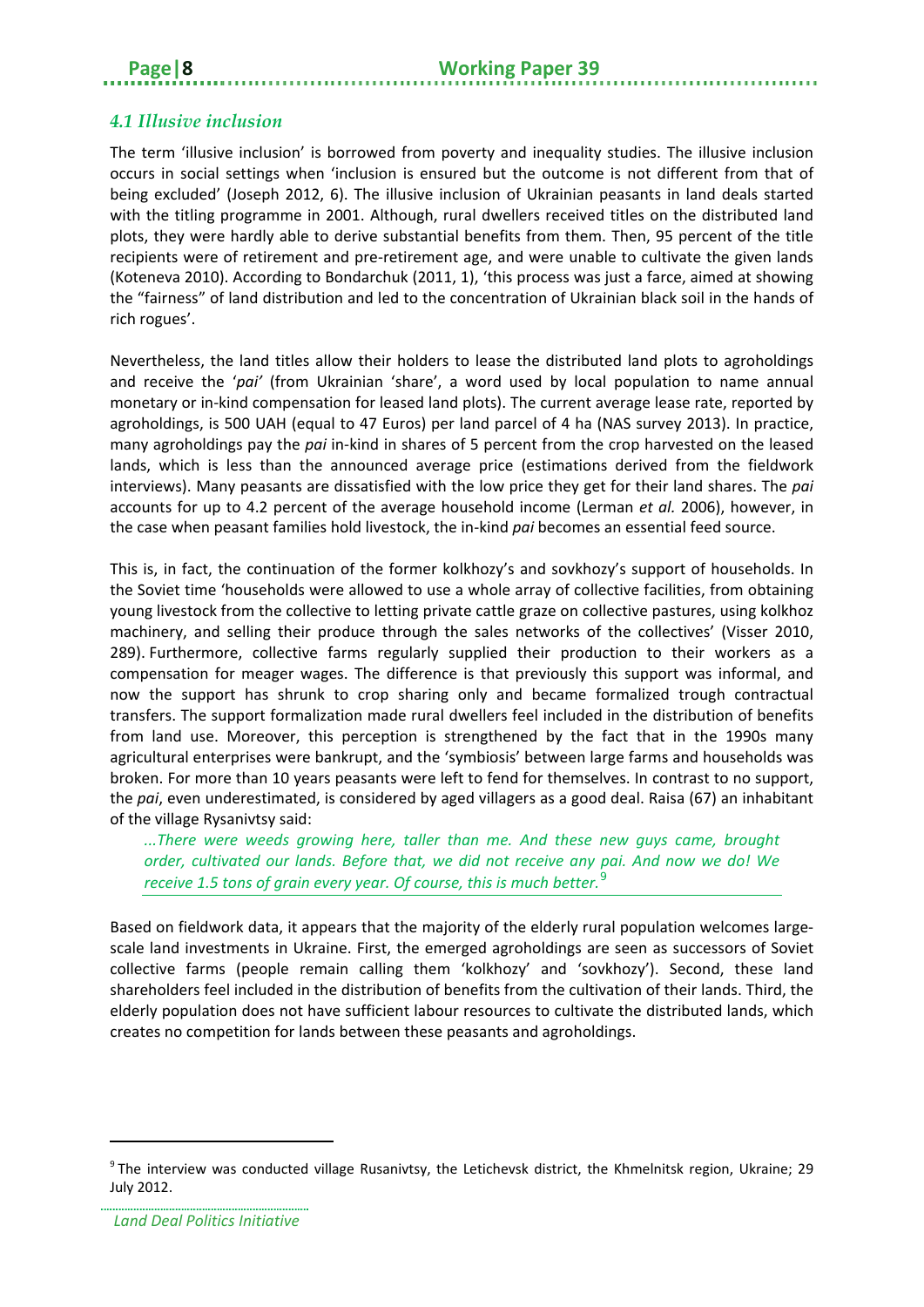# **'Politics from below' in Ukraine**

## <span id="page-12-0"></span>*4.2 Subordinate inclusion*

The fieldwork data indicate that the majority of the working-age peasants see large-scale land acquisitions as an opportunity for wage work. The use of the distributed land plots for family farm business is highly constrained by the pro-large scale agricultural policy of the Ukrainian state, control of the agri-food value-chain by agroholdings, erosion of peasant entrepreneurial features during the Soviet time, and rural poverty. According to the 2005 FAO Farm Survey, 96 percent of the Ukrainian rural population did not want to start individual farming (Lerman *et al*. 2006). In the meantime, 24 percent of rural respondents of the 2011 Gorshenin survey indicated a strong desire for a job at a large agricultural enterprise.

The post-Soviet legacy of industrial farming largely defines the rural demand for wage work (Petrick *et al.* 2011). However, the peasants prefer the work at agroholdings to employment at individual farms or kolkhoz-style agricultural enterprises. This might be explained by peasants' calculations of costs and benefits from subordinate inclusion in land grabbing. Agroholdings, as a rule, provide decent wages to their employees and offer higher labour standards (Lapa *et al.* 2008). To date, the average monthly salary in agriculture is about 1960 UAH (equal to 187 Euros) (State Committee of Ukraine for Statistics 2013). The field research for this paper indicates that the workers of agroholdings receive 2-3 times more.

This causes a struggle for incorporation into large-scale agriculture in subordinate positions (subordinate inclusion) among rural dwellers. According to Viktor Prikazhnuk, director of the 'Obry' agrocompany, a subsidiary of a large American agroholding, more than 30 people are on a waiting list for the position of a combine driver. However, agroholdings require skilled workers without 'bad habits' (i.e. drinking, unreliability), what is often missing in Ukraine (Lerman *et al.* 2007). According to FAO's Farm Survey (2005), 40 percent of agroholdings complain that despite high rural unemployment, they face a shortage of rural labour.

Nevertheless, the last decade of agroholdings' development in the Ukrainian countryside is characterised by the reduction of overall rural poverty. The share of rural households with average per capita monthly expenses below the living wage decreased from 82.6 percent in 2000 to 63.9 percent in 2006<sup>[10](#page-12-2)</sup> (Moroz 2010). Furthermore, there is an increase in the wage-work share in household income: from 16.3 percent in 1999 to 23 percent in 2012 (State Committee of Ukraine for Statistics 2013, NAS survey 2013).

At the same time, the rise of salaries in agriculture is accompanied by declining employment rates. The emergent agroholdings strive to achieve economies of scale and apply labour-saving technologies. This caused the decrease in the rural labour force from 8.9 million people in 1999 to 8.3 million people in 2005, or by 6.7 percent (Moroz 2010).

### <span id="page-12-1"></span>*4.3 Competitive exclusion*

**.** 

A negative attitude to land grabs is inherent among a small group of private family farmers. Many of these farmers are the former Soviet rural *intelligentsia* (such as agronomists and accountants of reorganized collective farms), who managed to detach their land plots during the land reform, and accumulate additional lands by leasing them from neighbours. The average size of lands cultivated by farmers is 175 ha (NAS survey 2013). Currently these farmers account for 5 percent of the gross agricultural product of the country (State Committee of Ukraine for Statistics 2013).

<span id="page-12-2"></span><sup>&</sup>lt;sup>10</sup> In rural areas near cities, rising income might partly be caused by increased employment of rural dwellers in the cities, or by engagement in non-agricultural activities.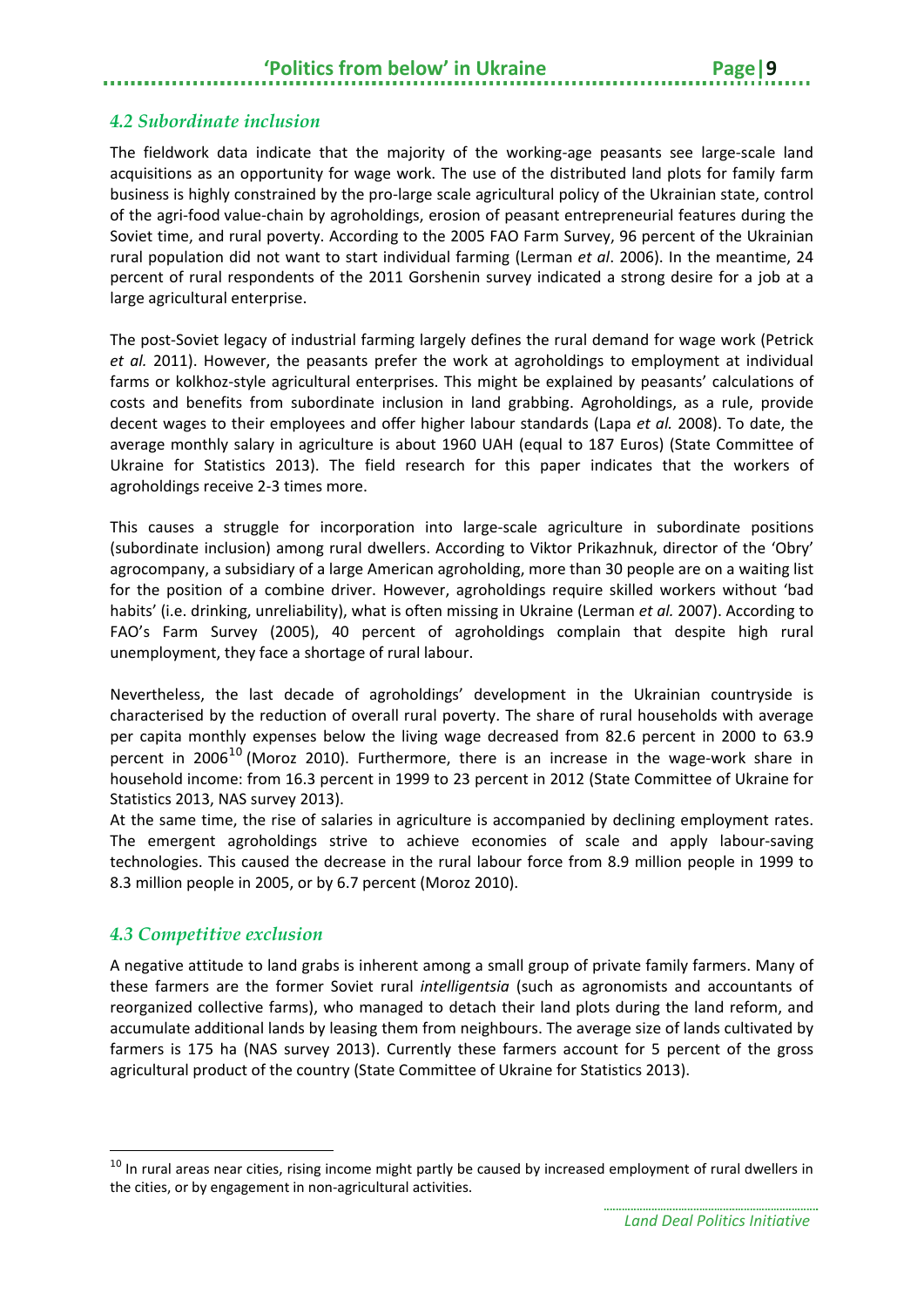Farmers have to compete with agroholdings for leased lands and are forced to pay a *pai* sum equal to the share paid by regional agroholdings, which is usually beyond farmers' financial capacities.

Furthermore, agroholdings conduct virtual land grabs, where 'behind a façade of land acquisition for a stated purpose, there lies an agenda to appropriate subsidies, obtain bank loans using land permits as collateral, or to speculate on future increases in land values' (McCarthy *et al.* 2012, 523). Agroholdings are also horizontally and vertically integrated in order to control the value chain (Plank 2013). These factors create competitive exclusion (i.e. exclusion through competition) of farmers from agribusiness and consequently from land markets in Ukraine.

#### Private farmer Nikolay Arapin described the unequal competition with agriholdings:

*Agroholdings! Who are they? They are bandits! They evade taxes. They do not pay taxes at all! […] Moreover, they receive millions in state subsidies. No farmer, no odnoosibnik [independent peasant] has received any kopeyka [cent] from the state. Furthermore, they export the grain. They have access to foreign markets. They export it at a good price. Meanwhile, the resellers grab my grain at the lowest price…[11](#page-13-1)*

Due to such unfair competition, many private farmers go bankrupt. The State Committee of Ukraine for Statistics declared a slight reduction in the number of private farmers: from 43 thousand in 2006 to 41 thousand in 2011. The Committee explains this by farm consolidations and the global financial crisis (Kropivko 2012). However, in reality, this reduction was much larger. According to the Vice President of the Association of Farmers and Landowners of Ukraine Mikola Strizhak,<sup>[12](#page-13-2)</sup> the real decrease was by 93 percent; there are only 3,000 active farmers who are currently operating in Ukraine. The fieldwork for this research identified that the bankrupted farmers and those who are on the brink of bankruptcy, even though registered in the State Register of Legal Entities, are often degraded to the positions of subsistence farmers, or wage workers being hired by large agroholdings to work the field with their private machinery.

The three above-mentioned 'terms of inclusion' of rural dwellers in land deals refute the argument of the universal peasants' resistance to land grabbing. The land tenure system in Ukraine allows the large group of elderly landowners to benefit from the emergence of large-scale enterprises by leasing their lands to them. The absence of smallholder development schemes in Ukrainian villages, and the absence of entrepreneurial features among many working-age peasants prevent them from establishing individual family farms, which leads to their desire for wage-work at agroholdings. Only when the peasants and agroholdings operate on the same markets and compete for the same land (as in the case of private farmers), will the rural resistance to land grabbing be unavoidable.

# <span id="page-13-0"></span>**5 Household response strategies to land grab related changes and socioeconomic differentiation of the peasantry**

In this section I analyse different peasants' response strategies to changes brought by land grabbing and the development of agroholdings in Ukraine and examine how these responses influence socioeconomic repositioning within rural communities. As it was shown in the third section, the stratification of the peasantry on the eve of land grabbing was minimal. Therefore, I accept the relative homogeneity of the peasant society as the starting point of analysis, and do not disaggregate different rural strata in advance. However, I do agree that demographical characteristics, occupation,

<span id="page-13-1"></span> $11$  The interview was conducted in village Hreblya, the Pereyaslav-Khmelnitsky district, the Kiev region, Ukraine; 1 August 2012.

<span id="page-13-2"></span> $12$  The interview was conducted in Kiev; 27 May 2011.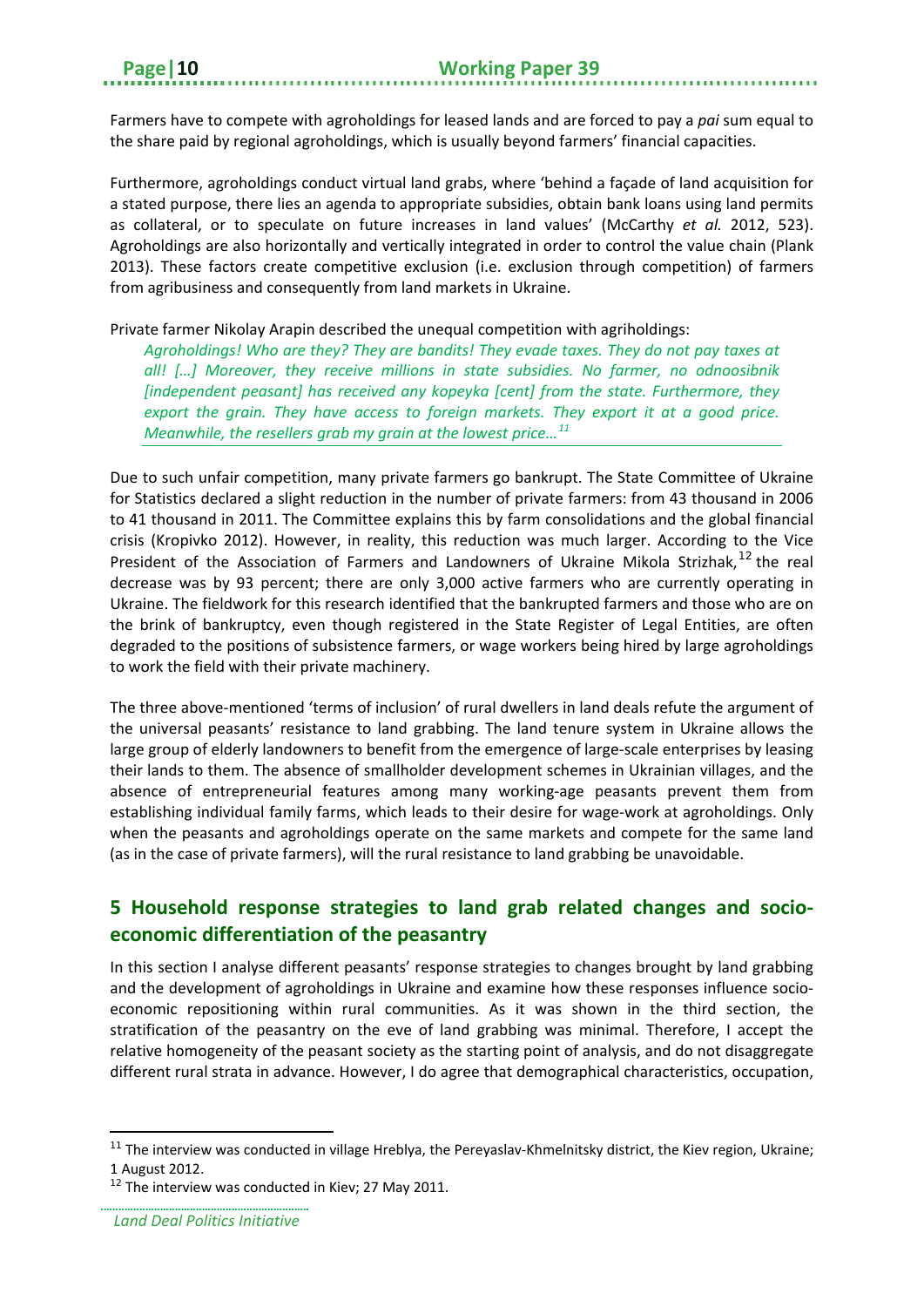and slightly different access to production resources in Ukrainian villages in the late 1990s influenced the peasants' choice for one or another response strategy.

Table 1 summarises the arguments presented in the paper about attitudes to land grabbing, terms of inclusion, different response strategies, and consequential stratification within rural communities.

| N              | <b>of</b><br><b>Share</b><br>rural<br>population | <b>Household</b><br>response<br>strategies | <b>of</b><br><b>Terms</b><br><i>inclusion</i> | <b>Outcome</b>                                          | <b>Rural strata</b>                                                    | <b>Attitude to</b><br>land sales |
|----------------|--------------------------------------------------|--------------------------------------------|-----------------------------------------------|---------------------------------------------------------|------------------------------------------------------------------------|----------------------------------|
| S <sub>1</sub> | 0.4%                                             | Competition<br>with<br>agro-<br>holdings   | Competitive<br>exclusion                      | Bankruptcy                                              | (often<br><b>Farmers</b><br>subsistence<br>farmers),<br>peasantriat    | Negative                         |
| S <sub>2</sub> | 30%                                              | Taking a free<br>market niche              | <b>Illusive</b><br>inclusion                  | Coexistence, semi-<br>independence                      | <b>Odnoosibniks</b><br>(relatively independent<br>subsistence farmers) | Negative                         |
| S <sub>3</sub> | 20%                                              | Employment                                 | Subordinate<br>inclusion                      | Semi-<br>proletarisation                                | Peasantriat                                                            | Positive                         |
| <b>S4</b>      | 11%                                              | Migration<br>to<br>urban areas             | <b>Illusive</b><br>inclusion                  | Surplus labour                                          | Jobless, peasantriat                                                   | Positive                         |
| <b>S5</b>      | 25%                                              | No changes                                 | <b>Illusive</b><br>inclusion                  | Largely dependent<br>on social transfers<br>and pension | Pensioners-subsistence<br>farmers                                      | Negative                         |
|                |                                                  |                                            |                                               | Poverty, alcoholism                                     | Marginals                                                              | Positive                         |

This table is largely based on the household survey, developed and conducted for purposes of this analysis. Questionnaires were completed in the presence of the researcher, which yields a high response rate and minimal amounts of missing data. In total 43 questionnaires were used for this analysis. The findings are largely supported by the all-Ukrainian surveys (Gorshenin survey 2011, NAS survey 2013, FAO Farm survey 2005), which reflects the high representativeness of the sample.

The household response strategies were distinguished by analyzing the daily activities and the main income source of households. The table presents a share of the rural population that has chosen one or another strategy. However, it is just an approximate calculation of the percentage based on the author's assessment and secondary data from the all-Ukrainian surveys. The share of 'competition with agroholdings' (S1), 'employment' (S3), and 'migration' (S4) strategies were computed from statistics on family farmers, employment, and rural-urban annual migration rates. The main difficulty was to distinguish the households who 'took a free market niche' (S2) from those who underwent 'no changes' (S5). Both groups are dependent on subsistence farming. However S2 derives the largest income share from subsistence farming and sells its products on local markets, while S5 continues the (post)-Soviet legacy of household cultivation and is largely dependent on social transfers.

The various 'terms of inclusion' were distinguished from the author's survey data on how the rural dwellers managed the distributed land shares and gain access to the products of their own labour. The category 'outcomes' was derived based on the analysis of changes in income, occupation, and relations to means of production (land, labour, and capital). The last column presents rural attitudes to the moratorium on land sales and will be discussed in section six.

*Land Deal Politics Initiative*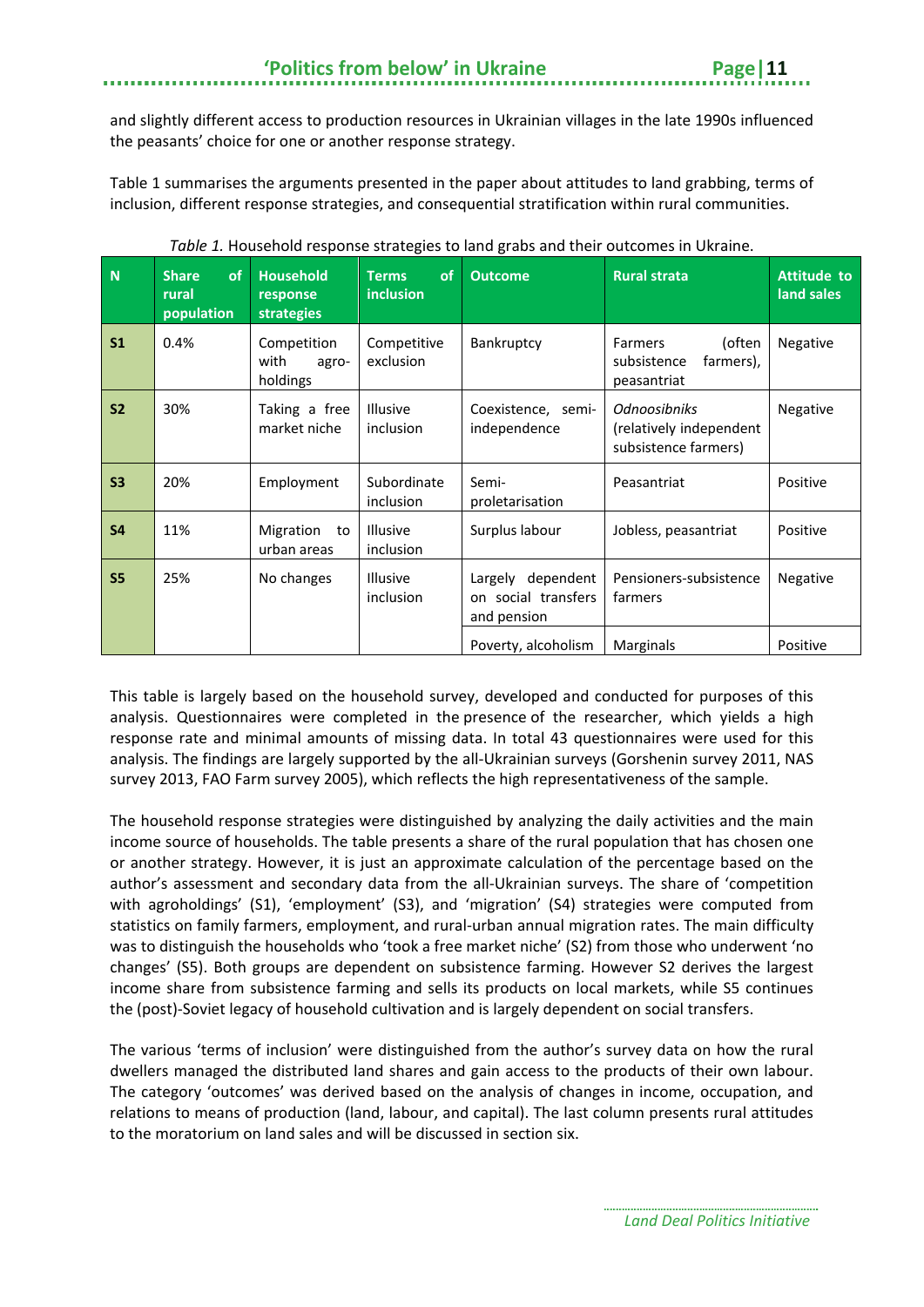# <span id="page-15-0"></span>*5.1 S1: Competition with agroholdings*

The strategy 'competition with agroholding' conducted by Ukrainian farmers was partly discussed earlier in the subsection on 'competitive exclusion'. Here, I focus on the farmers' motives, and their repositioning in rural communities as a consequence of this competition.

A small rural stratum of private farmers (less than one percent of the rural population) emerged before the appearance of agroholdings. The core business of Ukrainian farmers was (and is) grain production, which is threatened by agroholdings that became dominant on this market segment (Kobuta *et al.* 2012). In comparison with large-scale agribusiness, small farmers in the fieldwork area have lower yields per hectare. Thus, farmers from the Pereyaslav-Khmelnitskiy district harvest 20 centners<sup>[13](#page-15-2)</sup> of wheat per ha, while the Ukrainian-British agroholding 'Niva Pereyaslavschiny' operating in the same region collects twice as much. The board chairman of this holding Olexander Yaroschuk said about the farmers' choice for competition with large-scale agriculture:

*I do not understand what they [private farmers] are doing in this business! They do not know how to be efficient; they do not know the technologies. They cannot compete with us. I do not understand why they keep on growing wheat and reject the idea of planting… strawberries, for example, which is much more labour-intensive and does not require the economy of scale! [14](#page-15-3)*

The repositioning to another market niche requires significant financial investments, which are often unavailable to farmers. Commercial farmers are less flexible and adaptive (than peasants) to changing environments as they do not control their resource base (more than 50 percent of their lands are leased), often use hired labour, and have fast obligations to suppliers and counterparts (e.g. leasing storage facilities). Furthermore, the labour-intensive farming sector is occupied by peasants, who manage to produce these products at lower costs (see the next subsection).

The unequal competition and farmers' resistance (and inability) to adapt to land grab related changes, as well the absence of state support programmes for private farming development, lead to degradation of individual commercial farming in Ukraine. Many bankrupted farmers use their machinery to work for agroholdings, or become subsistence farmers, producing just enough to feed themselves and their family without having any more to sell for profit.

### <span id="page-15-1"></span>*5.2 S2: Taking a free market niche*

While many class-based theorists predicted the disappearance of peasant subsistence farming under capitalist development (Marx 1867, Lenin 1967, Bernstein 2004), neo-populist Shanin (1971) argued that market relations and commercialisation of agriculture might reinforce peasant structures if rural community mechanisms work. Here I advocate that land grab related changes lead to repeasantisation of the rural groups who have chosen the adaptive strategy 'taking a free market niche'.

Agroholdings in Ukraine specialize in export-oriented intensive monocrop production that brings quick profits. Meanwhile, less profitable and time- and labour-consuming farming, such as production of potatoes, vegetables, fruits, and milk, was left outside the focus of large agribusiness (Prokopa and Borodina 2012). The adaptation strategy of the majority of Ukrainian households consisted of the abandonment of the grain production sector (where they expanded rapidly before 2000), and fully specialised on labour-intensive farming.

<span id="page-15-2"></span><sup>&</sup>lt;sup>13</sup> 1 centner = 0.1 ton (centner is a unit of weight often used in Ukraine)

<span id="page-15-3"></span><sup>&</sup>lt;sup>14</sup> The interview was conducted in village Pereyaslavskoye, the Pereyaslav-Khmelnitskiy district, the Kiev region; 1 August 2012.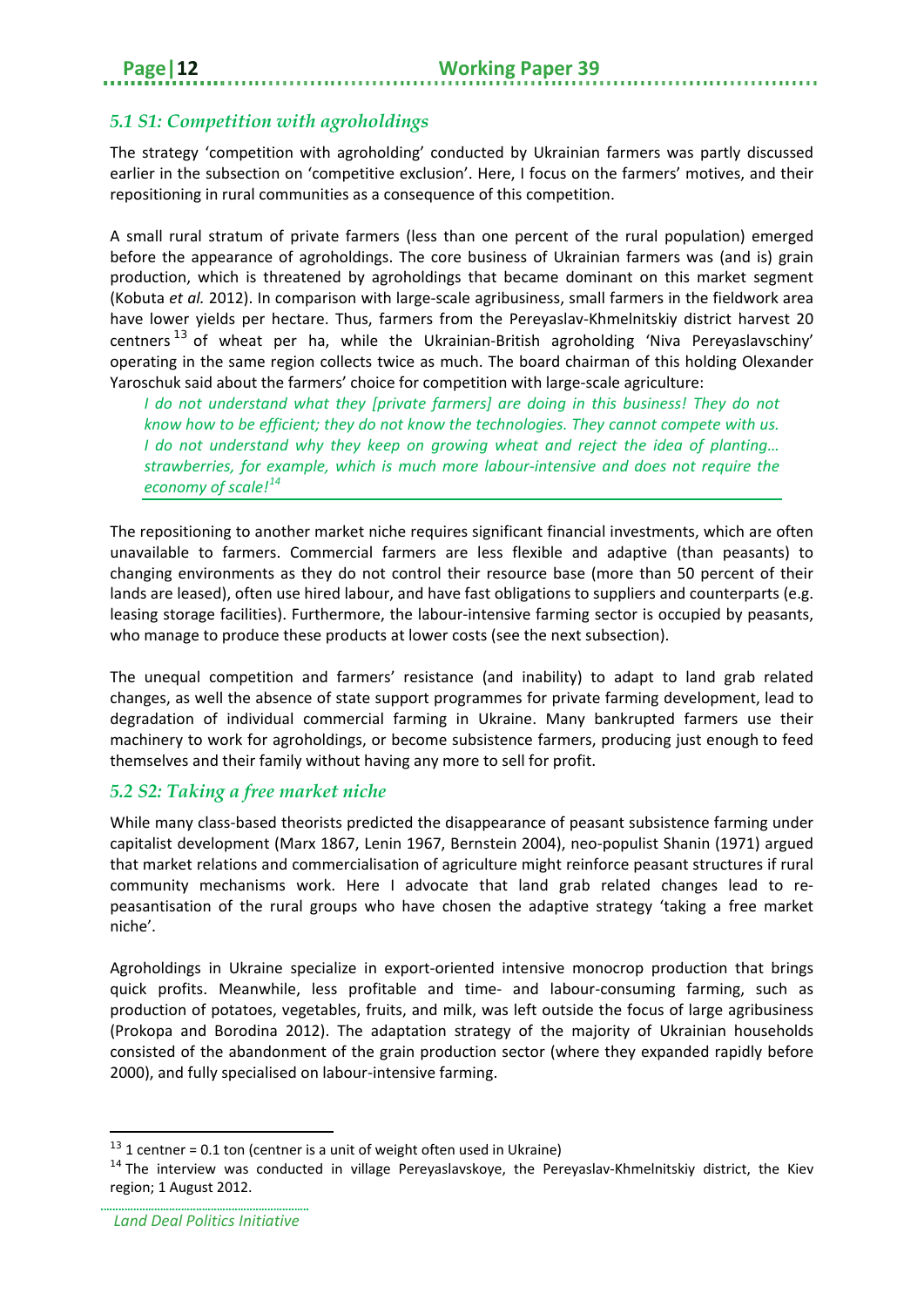# 'Politics from below' in Ukraine

Table 2 demonstrates the changes in production of three major farm products: wheat, potatoes, and milk, which characterise the division of market niches between the peasantry and large agribusiness. The period before 2000 is characterised by a drastic decline in the production and share of agricultural enterprise in total agricultural output, and a rise of peasant farming. With the emergence of large agroholdings after 2000, the market division occurred.

The large agroenterprises became specialised in wheat production, producing more than 80 percent of the total wheat harvested. The share of households has not changed. Peasants continue producing wheat for personal consumption, not for sales, and do not compete with agroholdings, who are largely export-oriented. A similar trend is observed in buckwheat, rapeseed, soya, and other cash crops.

The reverse situation is observed in the milk production sector. The share of dairy farm enterprises has been decreasing by 30 percent from 2000 until now, while peasants continue increasing milk production and became dominant in this market segment. Currently, peasant households contribute up to 81 percent of the milk produced and up to 67 percent of the milk marketed in Ukraine (Tarassevych 2005). Potato production is less indicative, as households were always the major potato producers, and since the collapse of the Soviet Union their share in potato yields has increased. The corporate agribusinesses are not interested in potato production, eventhough domestic demand for this farm product is high. This demand is met by potatoes from peasant households. Peasants contribute up to 98 percent of the total harvest of potatoes in the country. Furthermore, they produce 86 percent of the vegetables and 85 percent of fruits and berries. In total, 52.7 percent of gross agricultural output is produced by rural households (State Committee of Ukraine for Statistics 2013).

|                           | 1990   | 1995   | 2000   | P<br>2001 | 2002   | 2004   | 2007   | 2009   | 2012   |
|---------------------------|--------|--------|--------|-----------|--------|--------|--------|--------|--------|
| Wheat                     |        |        |        |           |        |        |        |        |        |
| Agricultural              | 30,2   | 15,7   | 9,2    | 18,7      | 17,1   | 14,6   | 11,5   | 17     | 12,7   |
| enterprises <sup>15</sup> | (100%) | (97%)  | (90%)  | (88%)     | (83%)  | (83%)  | (83%)  | (83%)  | (82%)  |
| Peasant                   | 0,1    | 0,5    | 1      | 2,6       | 3,5    | 2,9    | 2,4    | 3,8    | 3,1    |
| households                | (0%)   | (3%)   | (10%)  | (12%)     | (17%)  | (17%)  | (17%)  | (17%)  | (18%)  |
|                           | 30,3   | 16,2   | 10,2   | 21,3      | 20,6   | 17,5   | 13,9   | 20,9   | 15,8   |
| <b>Total</b>              | (100%) | (100%) | (100%) | (100%)    | (100%) | (100%) | (100%) | (100%) | (100%) |
|                           |        |        |        | Potatoes  |        |        |        |        |        |
| Agricultural              | 4,9    | 0,6    | 0,2    | 0,3       | 0,2    | 0,3    | 0,4    | 0,4    | 0,7    |
| enterprises               | (29%)  | (4%)   | (1%)   | (2%)      | (1%)   | (1%)   | (2%)   | (2%)   | (2%)   |
| Peasant                   | 11,9   | 14,1   | 19,6   | 17        | 16,4   | 20,5   | 18,7   | 19,2   | 22,5   |
| households                | (71%)  | (96%)  | (99%)  | (98%)     | (99%)  | (99%)  | (98%)  | (98%)  | (98%)  |
|                           | 16,8   | 14,7   | 19,8   | 17,3      | 16,6   | 20,8   | 19,1   | 19,6   | 23,2   |
| <b>Total</b>              | (100%) | (100%) | (100%) | (100%)    | (100%) | (100%) | (100%) | (100%) | (100%) |
| Milk                      |        |        |        |           |        |        |        |        |        |
| Agricultural              | 18,6   | 9,4    | 3,7    | 3,6       | 3,5    | 2,5    | 2,2    | 2,2    | 2,4    |
| enterprises               | (76%)  | (54%)  | (29%)  | (27%)     | (24%)  | (19%)  | (18%)  | (18%)  | (20%)  |
| Peasant                   | 5,9    | 7,8    | 9      | 9,8       | 10,7   | 11,2   | 10,1   | 9,4    | 8,9    |
| households                | (24%)  | (45%)  | (71%)  | (73%)     | (76%)  | (81%)  | (82%)  | (82%)  | (80%)  |
| Total                     | 24,5   | 17,3   | 12,7   | 13,4      | 14,1   | 13,4   | 12,3   | 11,6   | 11,3   |

*Table 2.* Production (and share in total production) of wheat, potatoes, and milk per agricultural producer (mil ton).

<span id="page-16-0"></span><sup>&</sup>lt;sup>15</sup> The category 'agricultural enterprises' includes 'individual farmers'. The Ukrainian statistics started disaggregating these two categories beginning in 2005. In order to preserve coherency and taking into account that the production share of individual commercial farmers is less than 5 percent, the category of 'individual farming' was not segregated for purposes of this analysis.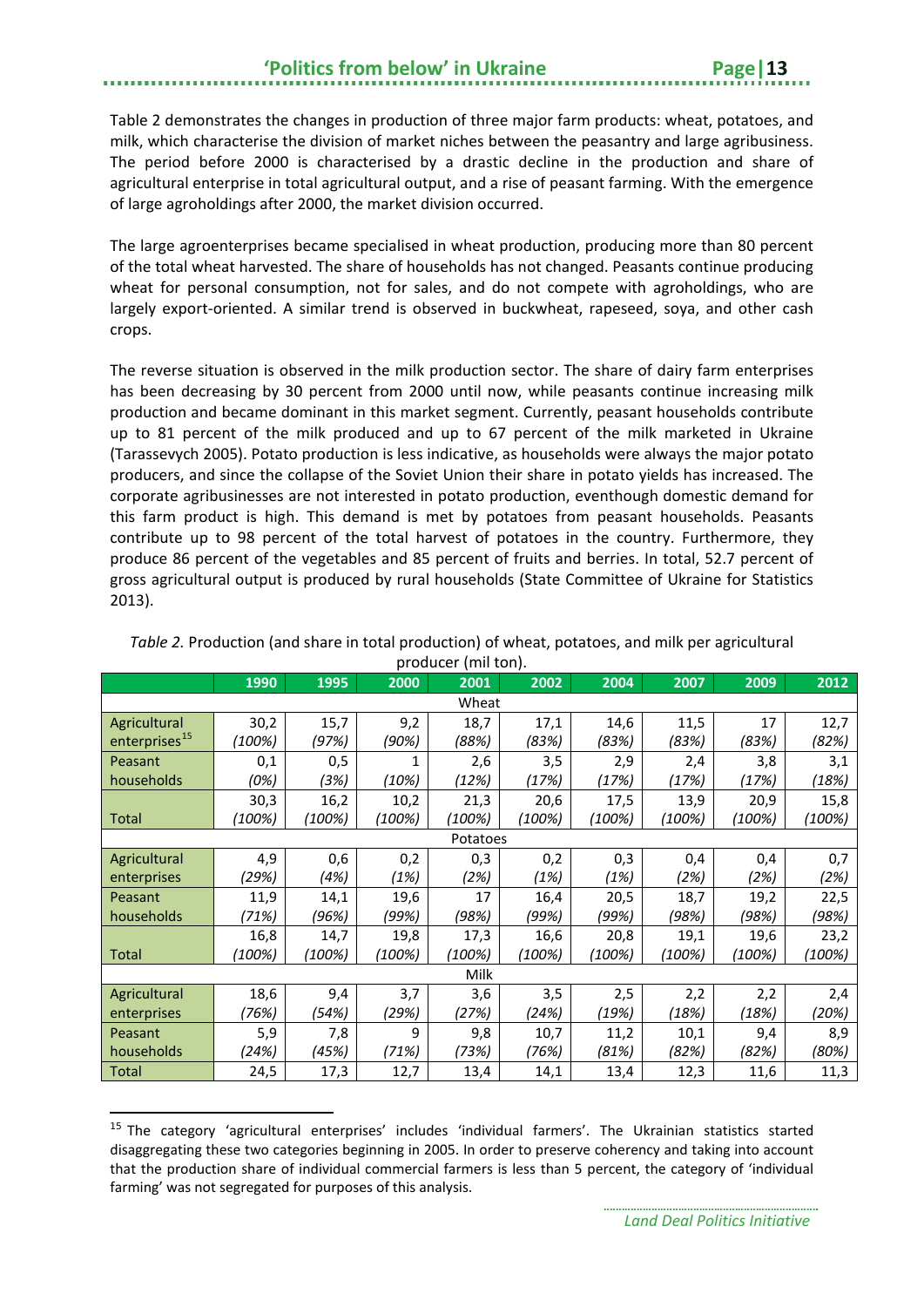#### **Page|14 Working Paper 39**

*(100%) (100%) (100%) (100%) (100%) (100%) (100%) (100%) (100%)* Source: State Committee of Ukraine for Statistics 1990-2013.

In their study of adaptation of the post-soviet peasantry, O'Brien *et al*. (2004, 474) argued that 'those household that have made a more successful adaptation to a developing market economy by growing and selling more food would also receive a higher proportion of income from that source'. Indeed, the Ukrainian peasants who took the free market niches became relatively independent (the largest income share comes from subsistence farming and selling their products at local markets). These rural dwellers are called '*odnoosibniks'* (independent peasants).

Odnoosibniks are largely reminiscent of the middle peasants, who have a self-controlled resource base, derive their income wholly or mainly from their own labour, and exhibit a degree of selfsufficiency (Deere and de Janvry 1979).

According to the fieldwork observations, every small village of 40 households has at least 1-3 odnoosibnik families. The southern regions of Ukraine possess even larger concentrations of these independent peasants. Typical odnoosibniks are middle-aged and older married couples, who hold livestock, cultivate household plots, engage in local market relations, but produce just enough to meet the pressures of simple reproduction. Although this rural stratum accounts for only 10 percent of the total rural population, I observed larger numbers of subsistence farmers who apply the 'taking a free market niche' strategy, but are not called 'odnoosibniks' by their fellow villagers due to retirement age or death of one of the spouses. Odnoosibniks and subsistence farmers out-compete commercial farmers due to their capacity for 'self-exploitation'[16](#page-17-1) (increasing labour imputes at the expense of leisure) that allows them to produce at lower costs and adjust to market changes.

The low density of the rural population and availability of still abandoned farmlands, as well as the labour intensive type of niche farming with small land plots prevent land competition between peasants and large agribusiness at this stage of agricultural development. Peasants' occupation of market niches free from agroholdings guarantees their subsistence, and makes the coexistence scenario possible. However, for how long? Olivier de Schutter (2011, 261) argued: 'the coexistence scenario will likely be short-lived: it will simply be a slow motion path to the transition towards a rural economy dominated by large production units, in which small-scale farming will be marginalized and subordinated to the large production units and in which further rural migration will be encouraged'.

# <span id="page-17-0"></span>*5.3 S3: Looking for employment opportunities*

The struggle for incorporation into large-scale agriculture on terms of employment was already mentioned as one of the rural strategies. The estimated 20 percent share of searchers for employment opportunities includes employed rural dwellers by agroholdings (4.6 percent) and active jobseekers. However it would be wrong to argue that this is the class of rural labour. Although wage-work accounted for 41 percent of the rural family income, with at least one family member employed by an agroenterprise (FAO Farm survey 2005), subsistence farming on household plots remains the second source of subsistence for such families.

The combination of wage work with subsistence farming creates the basis for labels of 'workerfarmer' (Cooper 1980) or 'peasantariat' (Parson 1981, Leys 1986). This rural stratum of semipeasants, semi-workers is not unique. In the American colonies, slaves were forced to grow some part of their own subsistence (Mintz and Price 1973), in Zanzibar rural dwellers received small food plots in exchange for a rent in labour (Cooper 1980), and in colonial Sumatra plantation coolies were assigned unused estate fields to cultivate consumption crops in their 'spare time' (Stoler 1986).

<span id="page-17-1"></span><sup>16</sup> The concept of 'self-exploitation' was developed by Chayanov in *The Theory of Peasant Economy* (1925).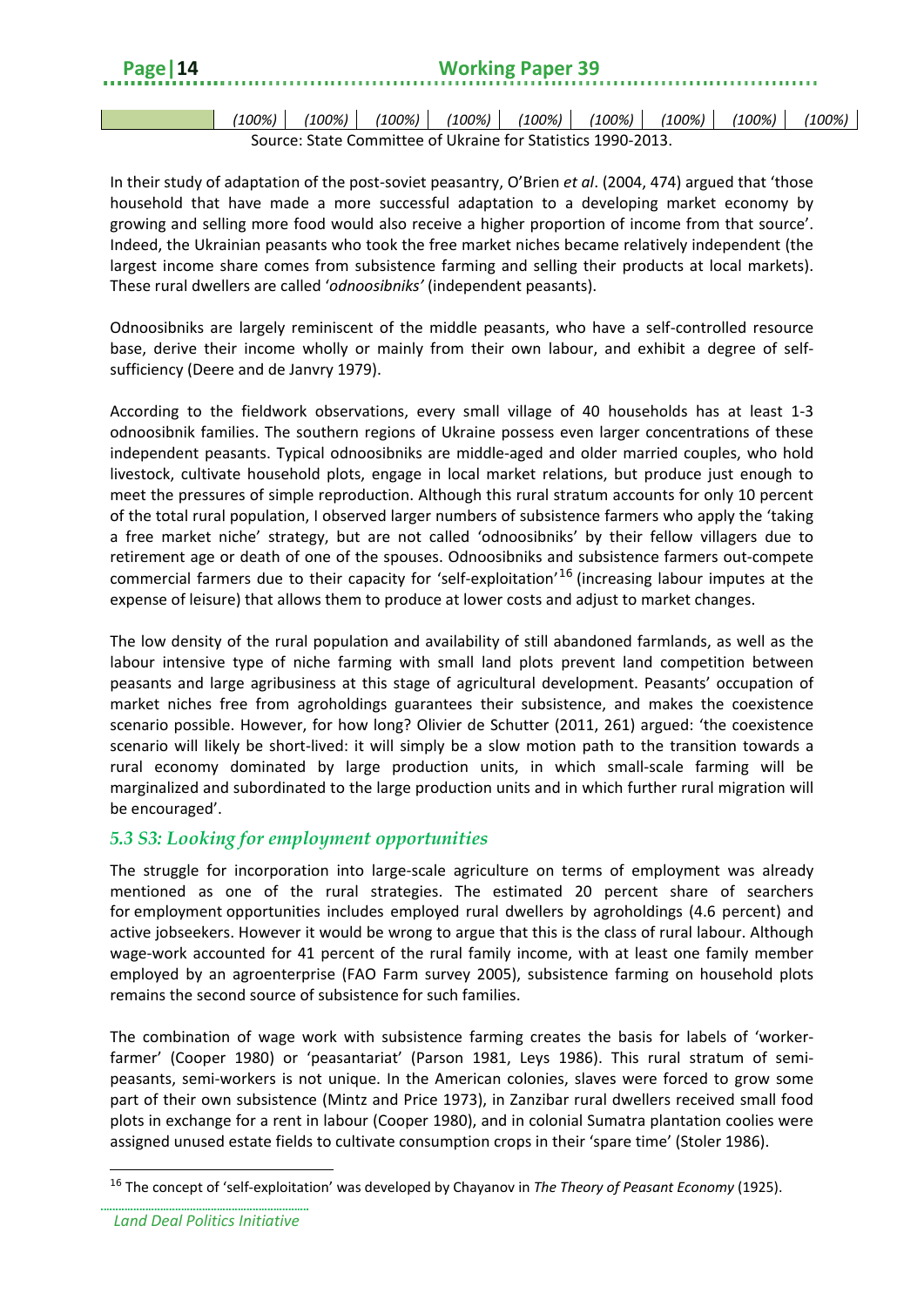The Ukrainian case might be seen differently, as the peasantriats are often landholders who lease their lands to agricultural companies. Farmer Olexander Skiba<sup>[17](#page-18-2)</sup> calls this situation 'the Ukrainian land paradox', under which 'the bourgeoisie leases lands from its proletariat'. Indeed, many farm workers are owners of land shares cultivated by enterprises at which they are working. However, the shareholders' engagement in corporate decision making is minimal, and these relations remain characterized as 'illusive inclusion' in land deals.

According to class-based theory, the 'peasantriat' is a temporary formation: the capitalist class will tend to subordinate small landowners by reducing them to dependent labourers (Paige 1975). On the contrary, Stoler (1986, 43) argued that the combination of wage-work and subsistence farming is a stable mode, and represents 'a state of "flux equilibrium" advantageous to management and labour alike'. Large agroholdings in Ukraine do not struggle for having the lands in ownership and are satisfied with a long-term lease, as it does not require huge capital investments. For rural dwellers the employment at agroholdings increases the family monetary income, while allowing land ownership and a peasant mode of production. This mode of production has the lowest poverty risk, according to estimations of Vlasenko (2008).

#### <span id="page-18-0"></span>*5.4 S4: Rural-urban migration*

The rural-urban migration was insignificant after the collapse of the Soviet Union as the economic recession hit urban and rural areas equally, but the countryside was more resistant to social and economic shocks because of subsistence farming possibilities (Kopoteva 2004, Skryzhevska and Karacsonyi 2012). The significant rural out-migration occurred in 2002 and peaked in 2005 (State Committee of Ukraine for Statistics 2013), which can be seen as the peasants' response to land grabbing. On the one side, people protested to the agroholdings invasion. On the other side, there was a short possibility to sell the land shares (through various exchange schemes that were not forbidden by the moratorium<sup>[18](#page-18-3)</sup>), which gave peasants the money to move to cities.

However, since 2005 out-migration has decreased (State Committee of Ukraine for Statistics 2013). This was primarily caused by the return of those rural residents who migrated to the cities, but were forced to come back to the rural areas due to limited employment opportunities in urban settlements (Skryzhevska and Karacsonyi 2012).

Upon returning from cities, many rural dwellers were not able to find work in villages because of lost access to social networks. The absence of household- and land plots bounded these people to a miserable living condition. The fieldwork data shows that many of the returning peasants experience social exclusion, and later find employment in a (non-)agricultural sector or join their parents (or relatives) in household farming.

#### <span id="page-18-1"></span>*5.5 S5: No changes*

**.** 

The rural residents who showed no changes in response to land grabbing were elderly widows and a small group of working-age villagers who were not able/willing to adapt to social and economic changes. While the indifference of elderly widows can be explained by income dependency on social transfers (pensions) and lack of labour resources for taking free market niches, the second group

<span id="page-18-2"></span> $17$  The interview was conducted in village Yerkivtsi, the Pereyaslav-Khmelnitsky district, the Kiev region, Ukraine;1 August 2012.

<span id="page-18-3"></span> $18$  During 2002-2004 there were possibilities to exchange land plots for other properties, which did not contradict the moratorium on land sales. In such a way many rural dwellers "sold" their lands. Later, these exchange operations were forbidden by the new version of the moratorium (Yurchenko and Miroshnichenko 2006).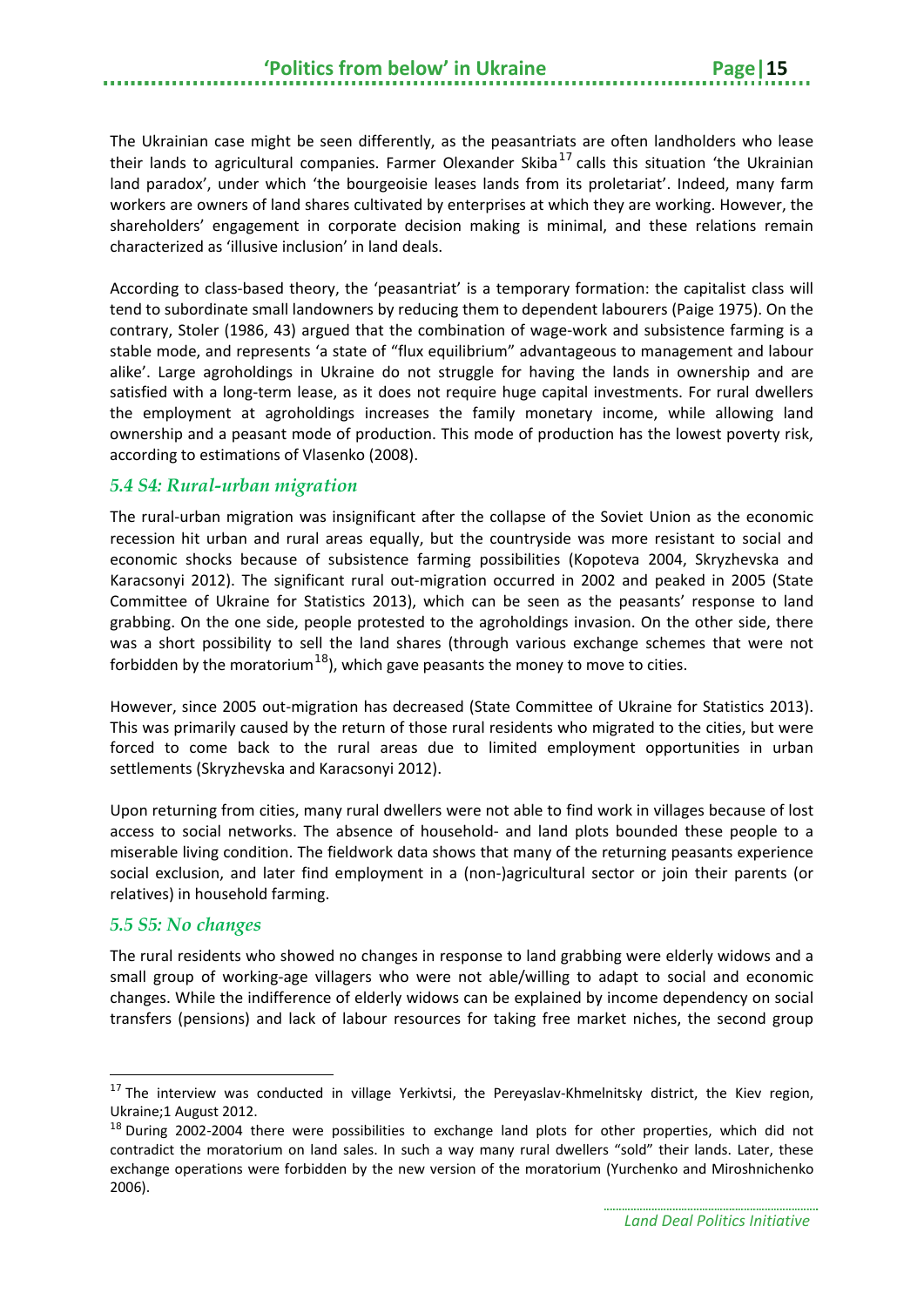represents the inability of a few people to adapt to market conditions, which often leads to their marginalization.

The elderly widows represent about 12 percent of the rural population (NAS survey 2013). Their subsistence is guaranteed by pensions (55 percent) and by traditional subsistence farming. It is difficult to distinguish this group from those who have chosen 'taking a free niche' strategy, because elderly widows also produce labour-intensive farm products, which is included in the total agricultural output of peasant households in statistics. However, their income is much lower than that of odnoosibniks, and the ratio of poverty risk is high for this rural stratum (Shyshkin 2008).

The above-mentioned rural household strategies demonstrate that the least adaptive strategies (i.e. competition, migration, and neglecting) are less popular among Ukrainian villagers, and often lead to the increase of poverty risk, socio-economic dependency, and degradation to lower rural social strata. The dominant rural responses to the agroholdings invasion are adaptive strategies (i.e. taking a free market niche, and search for employment), which demonstrates peasants' ability to adapt to and coexist with the development of capitalist agriculture. This coexistence links to stratification in rural communities. Contrary to prediction of many analysts and class-based theorists, land grabbing in Ukraine did not lead to the proletarisation of rural labour, but the creation of self-sufficient middle peasants and peasantriats, who remain dependent on subsistence farming.

# <span id="page-19-0"></span>**6. Peasants' personal gains from land grabbing vs. community benefits**

The peasants' choice between pursuits of self-interests and interests of the whole community, and their concerns over material rather than immaterial benefits from land deals, became demonstrable in peasants' talks about land sales on the eve of land sale moratorium cancellation.<sup>[19](#page-19-1)</sup> Although, the opening of land markets will just formally legalise the ownership of agroholdings, which are already *de facto* landholders in Ukraine, peasants express a negative attitude toward land sales. According to the 2011 Gorshenin survey, 70 percent of villagers are convinced that farmland should not be sold as a commodity. Petro (76) from the village Trebukhovtsy forecasts negative consequences for rural communities from land sales:

*As soon the moratorium is eliminated, bandits will grab all the lands. People will not get the pai anymore, nobody would care about villagers, nobody would need them. The Ukrainian village will disappear, it will die...[20](#page-19-2)*

Despite these negative predictions, Petro plans to sell his land plot and move to a city. The personal benefits seem to outweigh the community interests.

The fieldwork data indicates a very low life satisfaction in rural areas. Villagers call their living as 'slavery' or 'peonage' and express their desire to move to urban areas. This argument is often used by land investors for justification of large-scale land acquisitions. Thus, Alex Lissitsa, president of the Ukrainian Agrarian Business Club, assured that 90 percent of the villagers do not want to live in rural areas, and land sales will be their pathway to better life in cities.<sup>[21](#page-19-3)</sup>

 $\overline{\phantom{a}}$ 

<span id="page-19-1"></span><sup>&</sup>lt;sup>19</sup> The fieldwork interviews were conducted at the moment when the extension of moratorium on land sales until 2016 was not announced yet. In the summer 2012 people expected the moratorium cancellation in January 2013, and discussed the pros and cons of the coming changes.

<span id="page-19-2"></span> $^{20}$  The interview was conducted in village Trebukhovtsy, the Letichevsk district, the Khmelnitsk region, Ukraine; 28 July 2012.

<span id="page-19-3"></span><sup>&</sup>lt;sup>21</sup> From the speech of Lissitsa at IAMO Forum 2012 'Land Use in Transition: Potentials and Solutions between Abandonment and Land Grabbing', Hulle Germany.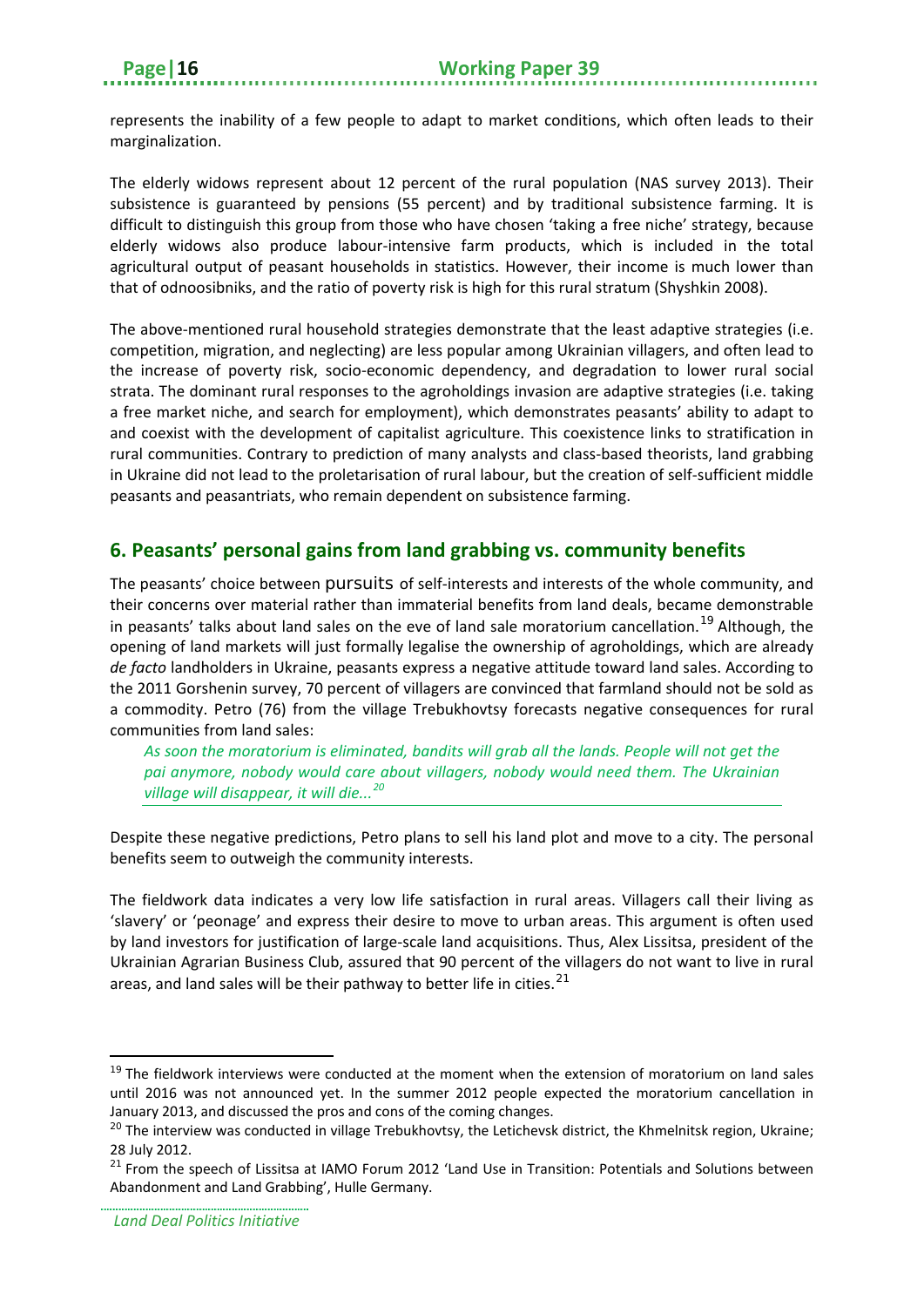## **'Politics from below' in Ukraine**

The 2013 NAS survey indicates the desire to sell land among 23 percent of the population and 12 percent have not decided yet. The share of those who would not sell the land with the moratorium cancellation has been decreasing. In 2010 the share of rural dwellers who wanted to continue leasing their land plots to agrocompanies after the moratorium cancellation was 84 percent, in 2011 they accounted for 80 percent, and in 2013 their number has dropped to 65 percent (NAS survey 2013). This could be explained by an ageing rural population (24.1 percent of rural residents are older than 60), and their unwillingness to see their children working on these lands or (and) living in the countryside (40 percent of the respondents of the 2011 Gorshenin survey answered that they want their children to live in urban areas). Therefore, a number of elderly peasants are intending to sell their lands in order to improve their material standing or help their children in cities. Maria (69) from the village Rusanivtsy explains her choice in favour of land sales:

*I will sell my land plot. Why do I need it? I am already an old woman. I will not farm it. If they give me at least a kopeyka [cent] for this land... I need to help my children. One of my sons is in poverty. I will sell my land and give the money to him. Maybe, he will get out of his troubles...[22](#page-20-0)*

The peasants' preferences for personal benefits despite the negative consequences for the whole community are observed in their reaction to the problems of soil degradation that is caused by largescale agricultural development. In the in-depth interviews for this research peasants criticized monocrop agriculture and usage of fertilizers by large agrocompanies; however, no one is intended to withdraw his or her shares from the tenant, who violates environmental standards. The rent price is considered as a point of difference, while environmental sustainability plays a minor role. Only 5 percent of rural dwellers are concerned about ecological problems in their villages (Gorshenin survey 2011). Large agroholdings often entice peasants from more eco-friendly private farmers by offering larger *pai* for leasing their lands.

In making the choice between possible tenants for their land plots, peasants are also guided by prospects for social support from agrocompanies. Apart from the formalised support (*pai* payments), large farms frequently pursue corporate citizenship programmes, which allow them to gain sympathies of the local population, which, in turn, ensures their control over farmlands. Viktor Prikazhnuk, director of 'Obry' agrocompany, a subsidiary of a large American agroholding, describes his conception of corporate social responsibility:

*Formerly, kolkhozy helped rural dwellers a lot. People expect the same from us. We have to help, otherwise they could lease their lands to someone else [...] People ask us to buy equipment for the local hospital, or to repair the roads. We allocate money for this... There was a case of fire in one rural house. The inhabitant asked us to help. We gave him some money and cipher to repair the roof.[23](#page-20-1)*

Furthermore, peasants get some assistance with household plot cultivation and seeds from agrocompanies (FAO Farm survey 2005). This support, but not concerns over land sovereignty or land ownership, is the major peasants' argument against land sales. Tamara (55) from Hreblya village is convinced:

*If we will sell our lands, the new owners will do nothing for rural dwellers. The leasing gives us a possibility to control them, to ask for assistance...[24](#page-20-2)*

<span id="page-20-0"></span> $22$  The interview was conducted in village Rusanivtsy, the Letichevsk district, the Khmelnitsk region, Ukraine; 29 July 2012.

<span id="page-20-1"></span><sup>&</sup>lt;sup>23</sup> The interview was conducted in village Trebukhotsy, the Letichevsk district, the Khmelnitsk region, Ukraine. 28 July 2012.

<span id="page-20-2"></span><sup>&</sup>lt;sup>24</sup> The interview was conducted in village Hreblya, the Pereyaslav-Khmelnitsky district, the Kiev region, Ukraine, 2 August 2012.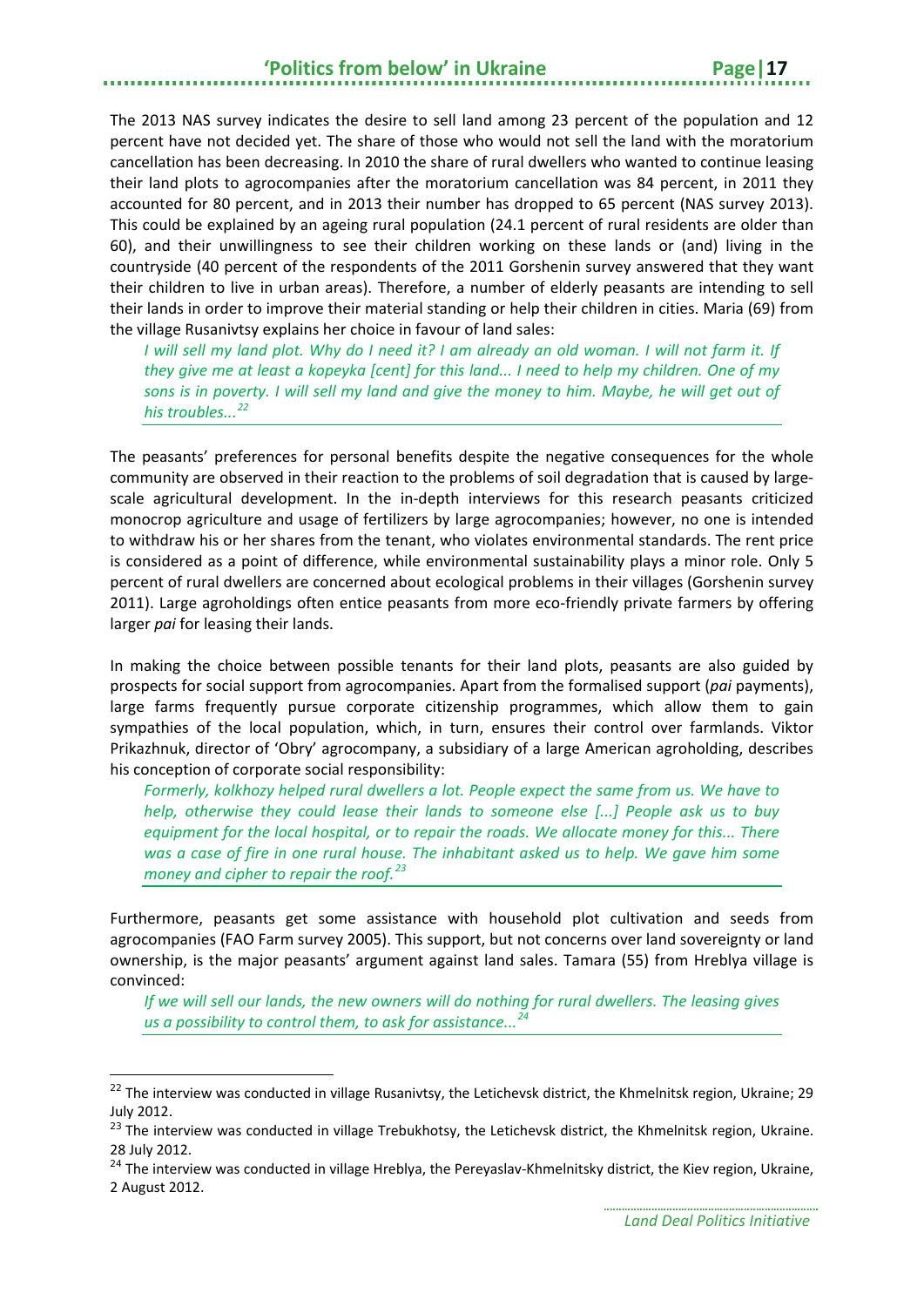These arguments contradict the common assumption of many rural social organisations who believe that peasants go up against unsustainability of large-scale industrial agriculture, destruction of the 'peasant way' of life, and deprivation of rural community interests, in their resistance to land sales. The Ukrainian case demonstrates that the rural attitude to land deals and large-scale agriculture largely depend on personal gains peasants receive from land leases vs. sales (that outmatch the community interests), and material benefits (such as social support and *pai* size) dominate over more ideological concerns (i.e. about environmental sustainability and land belongings to local and indigenous population).

# <span id="page-21-0"></span>**7 Discussion over the generalisability of the research findings**

The purpose of this research was to question the dominant assumptions of peasants' responses to the land grabbing. Indeed, many rural dwellers oppose large-scale land acquisitions and development of industrial agriculture in the countryside. However, this is not the only reaction of peasants toward land grabs. This research provides an empirical confirmation to the statement by McCarthy (2010), who argued that the peasants' attitude to land grabbing critically depends on the terms of inclusion of local population in land deals. The example of Ukraine demonstrates how the 'illusive inclusion' of the rural population in land deals is done through formalisation of agrocompany-household symbioses (*pai* payments and corporate social responsibility programmes), which creates a positive attitude among many original landholders. The sympathy of some peasants toward land grabbing is achieved by a possibility of 'subordinate inclusion' through employment with the emerging agroholdings, which provide albeit less, but better-paid jobs. In the context of high rural unemployment, low salaries in agriculture, and lack of material and cultural stimuli for creation of independent family farming, subordinate inclusion is seen as a desired option and leads to the peasants' struggle for incorporation in large-scale agriculture. Only when the peasants and large agrocompanies operate on the same markets and compete for the same land is the rural resistance to land grabbing unavoidable.

This research has shown that peasants' response strategies to land grab related changes influence socio-economic stratification of rural dwellers. The more adaptive peasants' responses lead to more advantageous positions of households in rural communities, while the least adaptive strategies cause peasants' degradation to lower social strata and increase the risk of poverty. The adaptation to land grabbing is the example of the famed survival strategy and coping mechanisms of rural dwellers.

Furthermore, this research denies the romantisation of the peasantry. The empirical data demonstrates that Ukrainian peasants respond to land sales based on their calculation of possible material benefits derived from lease, sale, or cultivation of their lands, while the concerns with land sovereignty, the 'peasant way' of life, and climate justice are largely absent in the countryside. Moreover, despite the peasants' collectivist features, their self-interests in land deals often outmatch the community importance.

However, how generalizable are these findings?

Because of high land availability and low rural population density in Ukraine, land grabbing is pursued without physical displacement of the local population. This factor might be seen as a point of difference in comparison with many "typical" cases of land grabbing when peasants are left without their lands. However, recent scholars noted a shift from land grabbing to land control grabbing, which is not always accompanied by land purchases and peasants' dislocations (Borras *et al.* 2012). The various forms of acquiring control over land and related resources include purchase, lease, contract farming, forest conservation, and so on. Alonso-Fradejas (2012) in his analysis of expansion of sugarcane and oil palm plantations in Guatemala, gives an example of lease schemes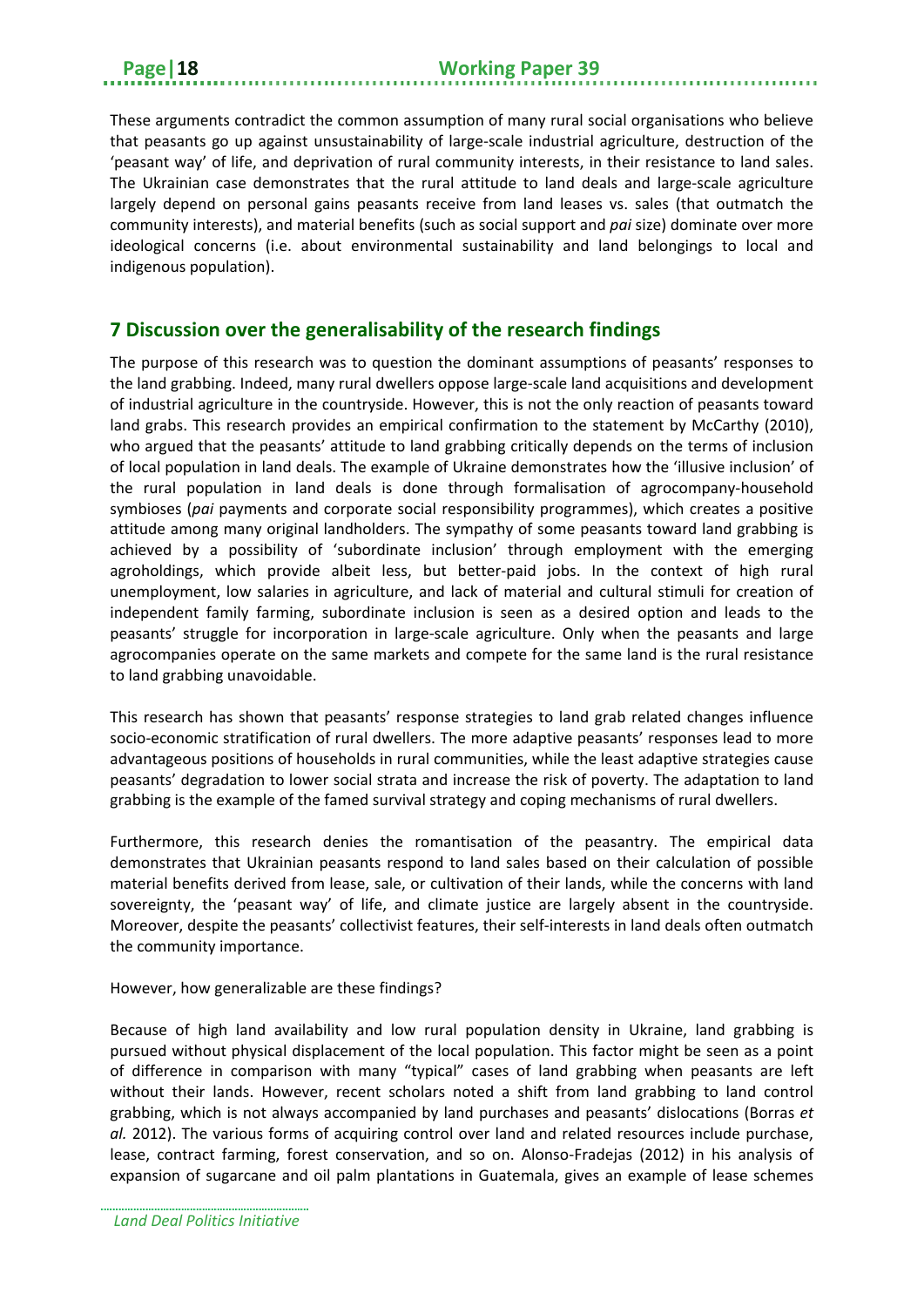and contract farming agreements, which resulted in the disenfranchisement and impoverishment of the local population. Wilkinson *et al.* (2012, 431) analyse land grabs for soy cultivation in Brazil when some agricompanies apply models that are based on land leases and complete responsibility for the management of agricultural production, turning the landowner into a mere "rentier". Thus, the Ukrainian example does not seem to be an exceptional case.

In the introduction to this paper I argued that Ukraine provides an example of responses toward land grabbing by peasants who are not encouraged and inspired by anti-grab social movements and other pro-poor civil society groups. In this case, the generalizability of the findings depends on the reasons for the absence of these civil society organizations. On the one hand, the post-Soviet peasantry is seen as a politically unconscious group that is not adjusted to open forms of protest due to the Soviet legacy and limited opportunity structures for contentious politics (Mamonova and Visser, forthcoming). Consequently, the silent acceptance of and adaptation to land grabbing is a feature of the population in post-socialist countries. This contradicts the example of rightful resistance in the Chinese countryside when peasants use laws, policies, or rhetoric in framing their protest (O'Brien 1996). A form of land grab resistance with some similarities to rightful resistance is observed among rural Russians (Mamonova and Visser, forthcoming). Another explanation of the Ukrainian preferences for adaptation to land deals might be in the absence of peasants' interests in resistance and mobilisation. The existing power relations in Ukraine leave little space for peasants' contestations, while single examples of rural resistance demonstrate the worsening of socioeconomic positions of resistive rural groups. At the same time, adaptation to land grabbing is less risky and might be, to some extent, beneficial to peasants.

Another fact, which could influence the general application of the findings, is the Ukrainian peasants' exclusion from the distributive land reform in its early stages. The land distribution process did not make the official landowners dependent on their lands and, therefore, the loss of control over their property does not endanger the peasants' subsistence. However, the voluntary transfers of land ownership are common even in countries where peasants had a chance to farm their lands before land grabbing. Thus, in Chile, lack of access to loans for land reform beneficiaries and the existence of agrarian debts prevented them from investing in the emerging fruits and vegetable activities. As a consequence, most peasants had (as a better option) to sell their lands to entrepreneurs, who could invest in these profitable activities (de Janvry and Sadoulet 2002).

The moratorium on land sales and the preservation of the peasants' official ownership of farmland is not a common practice in the countries affected by land grabbing. However, the prohibition of open land sales is just a formal ban for agroholdings, who are *de facto* land holders in Ukraine (Spoor and Visser 2011, Visser and Mamonova 2011, Plank 2013). The existing land sale moratorium decreases the amount of short-term land speculations that are usually the cause of error in the estimation of the land grab magnitude on a global scale (Borras and Franco 2010). Therefore, Ukraine is an example of land deals resulting in an actual shift in land use, and development of large-scale industrial agriculture on the accumulated lands.

Certainly, there are a lot of country-specific factors that influence rural responses to land grabbing. The level of population aging is very high in Ukraine and is significantly higher than in other counties in the world. Thus, the proportion of the population in the oldest age group (60 years and above) was 24.1 percent in rural areas in Ukraine in 2007 (Skryzhevska and Karacsonyi 2012). For comparison, the amount of rural inhabitants in this age group constitutes 7 percent of the total rural population in Ghana (which is among the highest in Africa), and 7.5 in rural India (Chuks 2004, CensusIndia 2010). Among the other country-specific factors are: the Soviet history of collective agriculture, erosion of peasant-like features of 'individualism' and 'property consciousness economizing', and the abandonment of farmlands previous to land grabs in Ukraine. However, how significant is the influence of these factors on rural responses to large-scale land acquisitions?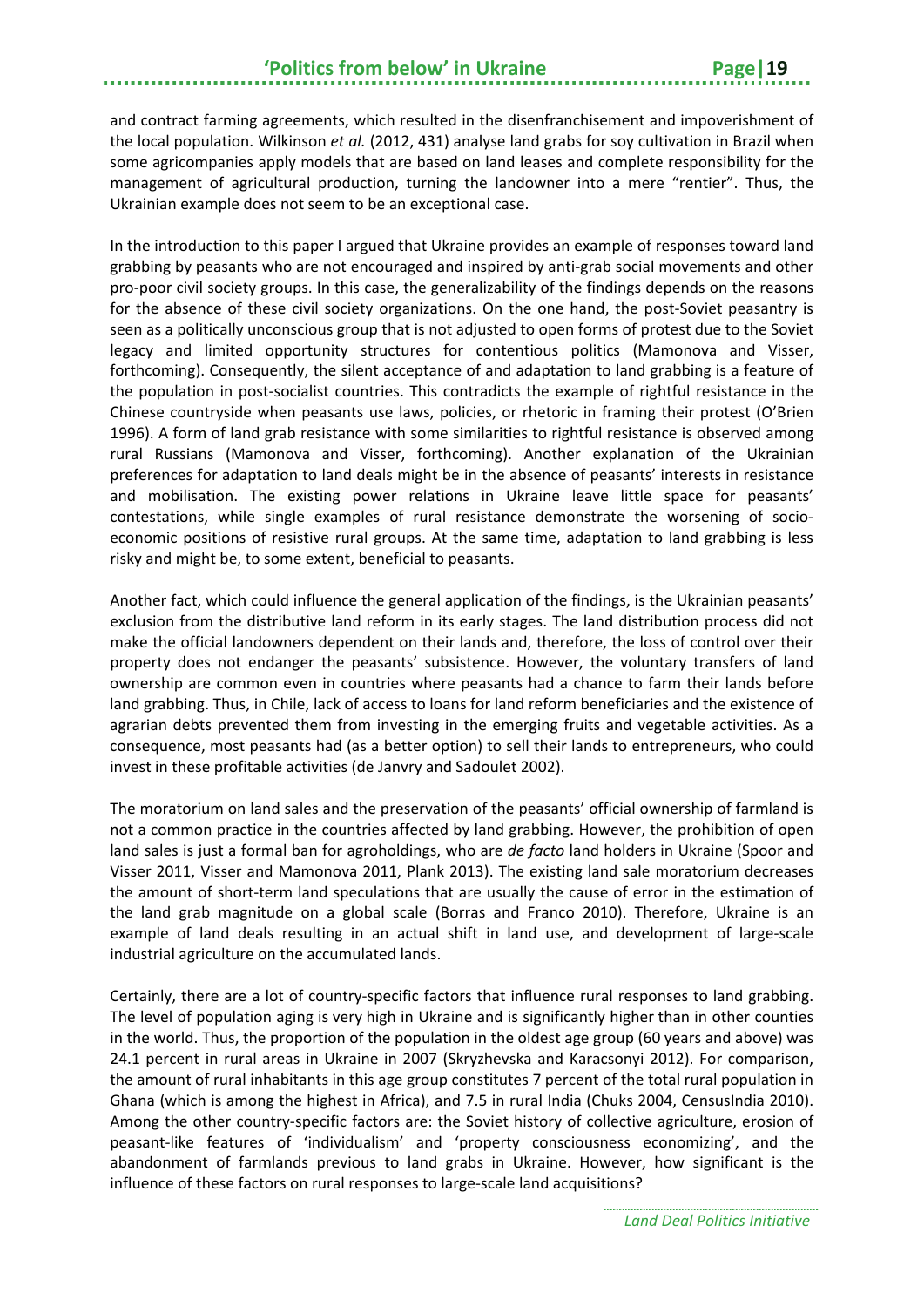With this paper I argue that the common assumptions of peasant politics in large-scale agricultural development should be reconsidered. The rural propensity to adapt and find the benefits even under land grabbing can play an important role in shaping policies of rural social movements and developing recommendations to governments and investors in regard to large-scale land acquisitions. Moreover, taking into account the specificity of the Ukrainian case, the new insights on peasants' motives and response strategies to land grabbing should be integrated in the land grab academic debates. This work indicates the need for further research on rural communities' responses and differentiation in the context of large-scale land acquisitions.

# <span id="page-23-0"></span>**References**

- 1. Adnan, S. 2011. Resistance to Accumulation by Dispossession in the Context of Neoliberal Capitalism and Globalization: Struggles for Defending and Gaining Land Rights by the Poor Peasantry in the Noakhali Chars of Bangladesh. Paper presented at the International Conference on Global Land Grabbing, 6-8 April.
- 2. Allina-Pisano, J. 2002. Reorganization and its Discontents: A Case Study in Voronezh oblast. In: D. O'Brien and S. Wegren eds. *Rural Reform in Post-Soviet Russia.* Washington: Woodrow Wilson Center Press.
- 3. Alonso-Fradejas, A. 2012. Land control-grabbing in Guatemala: the political economy of contemporary agrarian change. *Canadian Journal of Development Studies*, 33(4), 509-528.
- 4. Araghi, F. 1995. Global depeasantization, 1945-1990. *Sociological Quarterly*, 36(2), 337-368.
- 5. Baird, I.G. 2011. Turning Land into Capital, Turning People into Labour: Primitive Accumulation and the Arrival of Large-Scale Economic Land Concessions in the Lao People's Democratic Republic. *Journal of Marxism and Interdisciplinary Inquiry*, 5(1), 10-26.
- 6. Bernstein, H. 2006. Once Were/Still Are Peasants? Farming in a Globalising 'South'. *New Political Economy*, 11(3), 399-406.
- 7. Bernstein, H. Changing Before Our Very Eyes: Agrarian Questions and the Politics of Land in Capitalism Today. *Journal of Agrarian Change*, 4(1–2), 190–225.
- 8. Boltvinik, J. 2012 Poverty and Persistence of the Peasantry. Available from: <http://www.crop.org/viewfile.aspx?id=261> [Accessed on 25 May 2013].
- 9. Bondarchuk, A.V. 2011. Analysis of land reform results in Ukraine. Available at: <http://rk.org.ua/rk/582/1.html> [Accessed 21.08.2012]
- 10. Borodina, O. 2002 Food Sovereignty and Socioeconomic Aspects oOf Sustainable Rural Development in Ukraine. Intergrated Modelling Environment Project. Kiev: IIASA.
- 11. Borras S.M.Jr. 2011. Global land grabbing, social inclusion/exclusion and sustainable development. UNESCO Conference, 17-18 August. Mexico.
- 12. Borras, S.M.Jr. and J.C Franco. 2010. Towards a broader view of the politics of global land grab: rethinking land issues, reframing resistance. ICAS Working Paper Series 001. Amsterdam: Transnational Institute.
- 13. Borras, S.M.Jr., Kay, C., Gómez, S. and J. Wilkinson. 2012. Land grabbing and global capitalist accumulation: key features in Latin America. *Canadian Journal of Development Studies*, 33(4), 402-416.
- 14. Borras, S.M.Jr., McMichael, P. and I. Scoones, 2010. The politics of biofuels, land and agrarian change: Editors' Introduction. *Journal of Peasant Studies*, 37(4), 575–92.
- 15. CensusIndia 2010. Population Composition. Available from:

[http://www.censusindia.gov.in/vital\\_statistics/srs/Chap\\_2\\_-\\_2010.pdf](http://www.censusindia.gov.in/vital_statistics/srs/Chap_2_-_2010.pdf) [Accessed on 29 May 2013].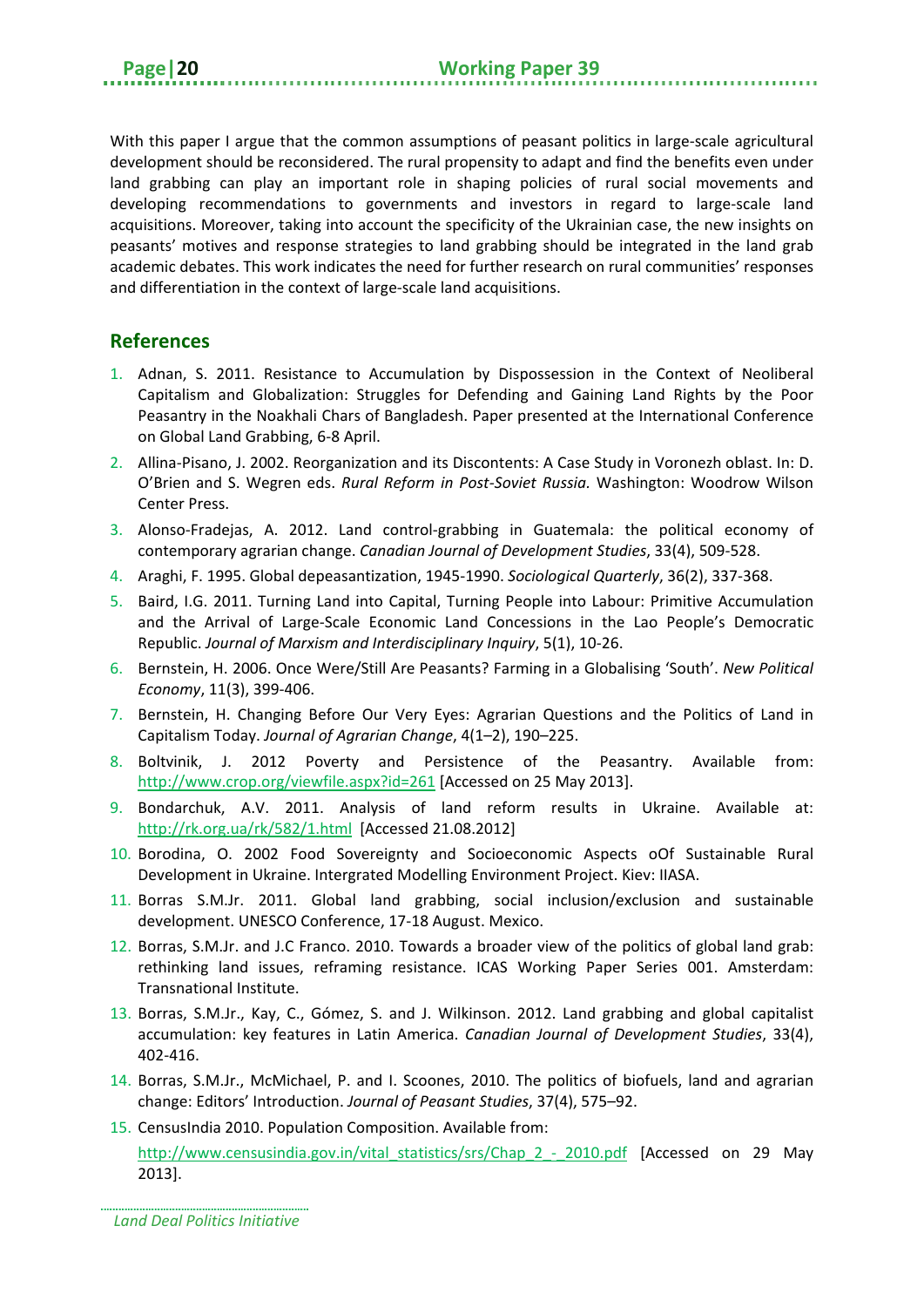## **'Politics from below' in Ukraine**

- 16. Chayanov, A.V. [1925] 1987. *The Theory of Peasant Economy*. Madison: University of Wisconsin Press.
- 17. Chuks, J.M. 2004. Population ageing and poverty in Rural Ghana. Available from: [http://www.wikieducator.org/images/2/26/AGRIC\\_chuksmba.pdf](http://www.wikieducator.org/images/2/26/AGRIC_chuksmba.pdf) [Accesed 20 May 2013].
- 18. Cooper, F., 1980. Peasants, Capitalists and Historians. *Journal of Southern African Studies,* 7(2), 284-314.
- 19. Csaki, C. and Z. Lerman, 1997. Land reform and farm restructuring in East Central Europe and CIS in the 1990s: Expectations and achievements after the first five years. *European Review of Agricultural Economics*, 24, 428-452
- 20. De Janvry, A. and E. Sadoulet, 2002. World Poverty and the Role of Agricultural Technology: Direct and Indirect Effects. *Journal of Development Studies*, 38(4), 1-26.
- 21. De Schutter, O. 2011. How Not to Think of Land-Grabbing: Three Critiques of Large-Scale Investments in Farmland. *Journal of Peasant Studies*, 38(2), 249-279.
- 22. Deere, C.D. and A. de Janvry. 1979. A Conceptual Framework for the Empirical Analysis of Peasants. *American Journal of Agricultural Economics*, 61(4), 601-611.
- 23. Desmarais, A.A. 2002 Peasants Speak The Vía Campesina: Consolidating an International Peasant and Farm Movement. *Journal of Peasant Studies*, 29(2), 91-124.
- 24. Ellis, F. 1996. *Peasant Economics. Farm Households and Agrarian Development.* Cambridge University Press.
- 25. FAOSTAT 2012. FAO Statistical Database. Rome: FAO , Available from: [http://faostat.fao.org/site/573/default.aspx#ancor.](http://faostat.fao.org/site/573/default.aspx%23ancor) [Accessed 21 May 2013].
- 26. FREE 2012. World peasants fight against land grab. Available from: <http://www.freereporter.info/2012/05/11/world-peasants-fight-against-land-grab/> [Accessed on 25 May 2013].
- 27. GRAIN 2011. Farmers mobilise to find solutions against land grabbing. Available from: [http://www.grain.org/es/bulletin\\_board/entries/4408-farmers-mobilise-to-find-solutions](http://www.grain.org/es/bulletin_board/entries/4408-farmers-mobilise-to-find-solutions-against-land-grabbing)[against-land-grabbing](http://www.grain.org/es/bulletin_board/entries/4408-farmers-mobilise-to-find-solutions-against-land-grabbing) [Accessed on 24 May 2013].
- 28. Hickey, S. and A. du Toit, 2007. Adverse incorporation, social exclusion and chronic poverty. Available from: the contract of the contract of the contract of the contract of the contract of the contract of the contract of the contract of the contract of the contract of the contract of the contract of the contract o [http://www.chronicpoverty.org/uploads/publication\\_files/WP81\\_Hickey\\_duToit.pdf](http://www.chronicpoverty.org/uploads/publication_files/WP81_Hickey_duToit.pdf) [Accessed on 29 May 2013].
- 29. Humphrey, C. 2002. Subsistence farming and the peasantry as an idea in contemporary Russia. In: P. Leonard and D. Kaneff eds. *Post Socialist Peasant?* New York: Palgrave.
- 30. Joseph, K.J. 2012. In search of spaces of social exclusion in innovation systems. The case of plantation agriculture in India. Paper presented at the first International Conference on Development and Innovation in the Emerging Economies. Punjabi University, November 16-18.
- 31. Kay, S., 2011. *Positive Investment Alternatives to Large-Scale Land Acquisitions or Leases*. Transnational Institute for Hands off the Land Alliance.
- 32. Kobuta, I., Sikachyna, O. and V. Zhygadlo. 2012. Wheat Export Economy In Ukraine. FAO Policy Studies on Rural Transition No. 2012-4.
- 33. Kopoteva, I. 2004. Migration as a Factor of Instability of Rural Society. *Eastern European Countryside*, 10, 81-96.
- 34. Koteneva, O. 2010. Land market: Salvation for black soil or a forthcoming tragedy? Available from: http://rescomzem.gov.ua/vse-novosti/stati,-intervyu/ryinok-zemli:-spasenie-dlyachernozemov-ili-gibel.html [Accessed 19.09.2012].
- 35. Kropivko, A. 2012. Farmers realities. *Agrobusiness Journal,* 9 (232) May.

*Land Deal Politics Initiative*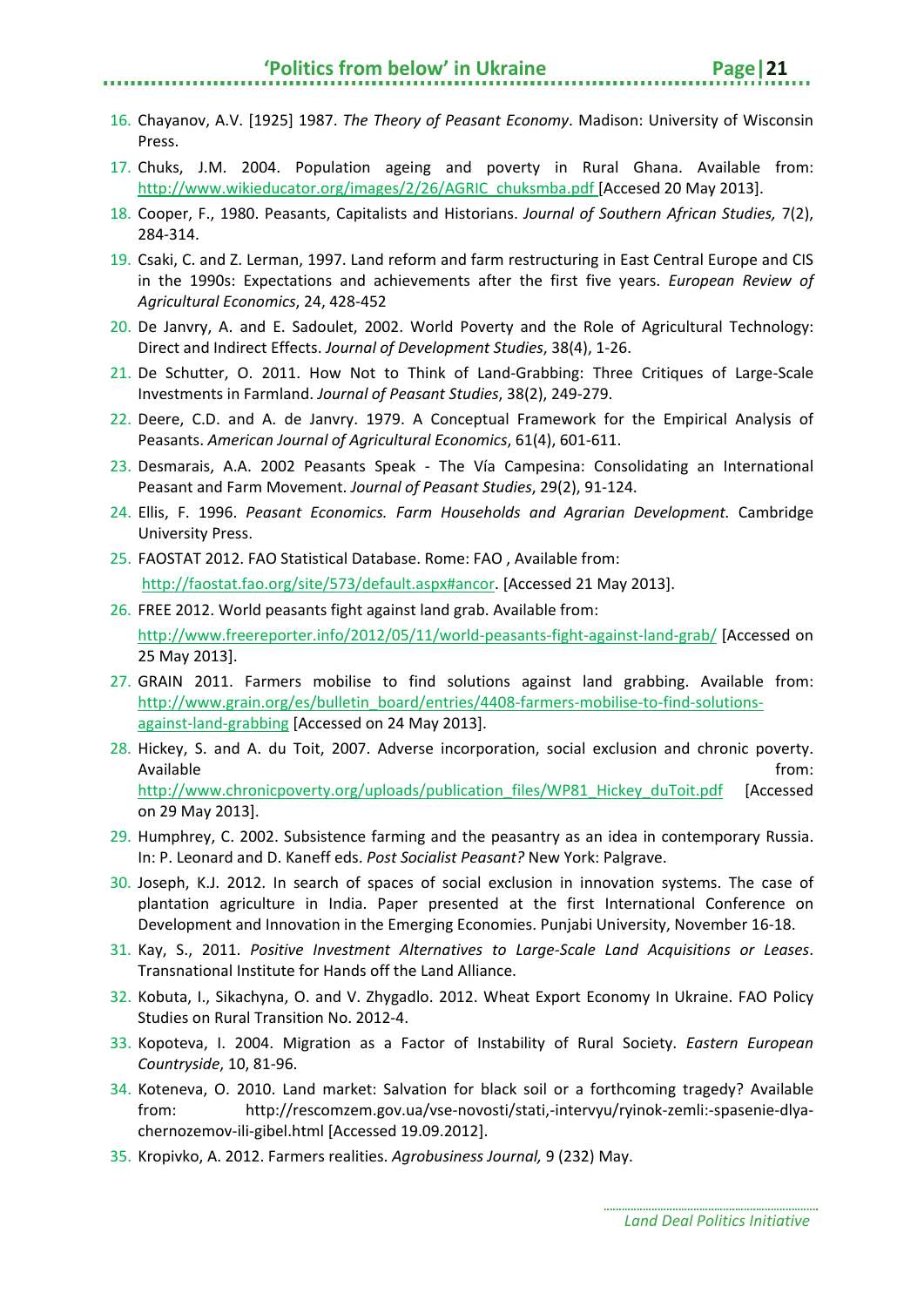36. La Via Campesina 2012. Report and Conclusions of International Conference of Peasants: Stop land grabbing! Available from:

[http://www.internal-](http://www.internal-displacement.org/8025708F004BE3B1/(httpInfoFiles)/73D098E66D3B06C7C12579FB00328A33/$file/International%20Conference%20of%20Peasants%20and%20Farmers.%20Stop%20land%20grabbing..pdf)

[displacement.org/8025708F004BE3B1/\(httpInfoFiles\)/73D098E66D3B06C7C12579FB00328A33/\\$](http://www.internal-displacement.org/8025708F004BE3B1/(httpInfoFiles)/73D098E66D3B06C7C12579FB00328A33/$file/International%20Conference%20of%20Peasants%20and%20Farmers.%20Stop%20land%20grabbing..pdf) [file/International%20Conference%20of%20Peasants%20and%20Farmers.%20Stop%20land%20gr](http://www.internal-displacement.org/8025708F004BE3B1/(httpInfoFiles)/73D098E66D3B06C7C12579FB00328A33/$file/International%20Conference%20of%20Peasants%20and%20Farmers.%20Stop%20land%20grabbing..pdf) [abbing..pdf](http://www.internal-displacement.org/8025708F004BE3B1/(httpInfoFiles)/73D098E66D3B06C7C12579FB00328A33/$file/International%20Conference%20of%20Peasants%20and%20Farmers.%20Stop%20land%20grabbing..pdf) [Accessed on 20 May 2013].

- 37. Lapa, V., Lissitsa, A., and A. Tovstopyat. 2008. Super-large farms in Ukraine and land market. Paper presented at IAMO Forum 2008. Hulle, Germany.
- 38. Lenin, V.I. 1967. To the rural poor. *An explanation for the peasants of what the Social-democrats want.* Moscow: Progress.
- 39. Lerman, Z., Csaki, S. and G. Feder, Evolving Farm Structures and Land Use Patterns in Former Socialist Countries, *Quarterly Journal of International Agriculture*, Vol. 43, No. 4.
- 40. Lerman, Z., D. Sedik, N. Pugachev, and A. Goncharuk, 2006. Ukraine after 2000: A Fundamental Change in Land and Farm Policy? Discussion Paper No. 7.06. Hebrew University of Jerusalem.
- 41. Lerman, Z., Sedik, D., Pugachov, N. and A. Goncharuk. 2007. Rethinking agricultural reform in Ukraine. Halle: IAMO publication.
- 42. Leys, R. 1986. Drought and Drought Relief in Southern Zimbabwe. In: P.Lawrence eds. *World Recession and the Food Crisis in Africa*. London: Curry.
- 43. Mamonova, N. 2013. Defenders of the Countryside: Focal Outbreaks of Civil Protest. Available from: [http://civilsolidarity.wordpress.com/2013/05/05/](http://civilsolidarity.wordpress.com/2013/05/05/%D0%B7%D0%B0%D1%89%D0%B8%D1%82%D0%BD%D0%B8%D0%BA%D0%B8-%D0%BF%D0%BE%D0%B4%D0%BC%D0%BE%D1%81%D0%BA%D0%BE%D0%B2%D1%8C%D1%8F-%D0%BE%D1%87%D0%B0%D0%B3%D0%BE%D0%B2%D1%8B%D0%B5-%D0%B2%D1%81%D0%BF%D1%8B/)защитники-подмосковья-очаговые[вспы](http://civilsolidarity.wordpress.com/2013/05/05/%D0%B7%D0%B0%D1%89%D0%B8%D1%82%D0%BD%D0%B8%D0%BA%D0%B8-%D0%BF%D0%BE%D0%B4%D0%BC%D0%BE%D1%81%D0%BA%D0%BE%D0%B2%D1%8C%D1%8F-%D0%BE%D1%87%D0%B0%D0%B3%D0%BE%D0%B2%D1%8B%D0%B5-%D0%B2%D1%81%D0%BF%D1%8B/)/ [Accessed on 01 June 2013].
- 44. Mamonova, N. and O.Visser. forthcoming. State marionettes, phantom organisations or genuine movements? The paradoxical emergence of rural social movements in post-socialist Russia. *Journal of Peasant Studies.*
- 45. Marx, K. 1867 [1887]. Capital. Moscow: Progress.
- 46. Mathijs, E. and J. Swinnen. 1998. The economics of agricultural decollectivization in East Central Europe and the former Soviet Union. *Economic Development and Cultural Change*, 47(1), 1-26.
- 47. McAllister, K. 2012. Rubber, rights and resistance: the evolution of local struggles against a Chinese rubber concession in Northern Laos. Paper presented at the International Conference on Global Land Grabbing II October 17‐19.
- 48. McCarthy, J.F. 2010. Processes of Inclusion and Adverse Incorporation: Oil Palm and Agrarian Change in Sumatra, Indonesia. *Journal of Peasant Studies*, 37(4), 821‐50.
- 49. McCarthy, J.F., Vel, J.A.C. and S. Afiff. 2012. Trajectories of land acquisition and enclosure: development schemes, virtual land grabs, and green acquisitions in Indonesia's Outer Islands. *Journal of Peasant Studies*, 39(2), 523-531.
- 50. McMichael, P. 2006. Peasant Prospects in the Neoliberal Age. *New Political Economy,* 11(3), 407- 418.
- 51. Mintz, S. and R. Price. 1973. *An Anthropological Approach to the Study of Afro-American History.*  New Haven: Yale University.
- 52. Mishra, D.K. 2011. Behind Dispossession: State, Land Grabbing and Agrarian Change in Rural Orissa. Paper presented at the International Conference on Global Land Grabbing 6-8 April.
- 53. Moroz, S. 2010. Changes in Rural Areas of Ukraine: Problems and Opportunities. Paper presented at the  $118<sup>th</sup>$  seminar of the EAAE, Ljubliana, Slovenia, August 25-27.
- 54. Neimark, B.D. 2013. The land of our ancestors. Property rights, social resistance, and alternatives to land grabbing in Madagascar. Available from: [http://www.iss.nl/fileadmin/ASSETS/iss/Research\\_and\\_projects/Research\\_networks/LDPI/LDPI\\_](http://www.iss.nl/fileadmin/ASSETS/iss/Research_and_projects/Research_networks/LDPI/LDPI_WP_26.pdf) [WP\\_26.pdf](http://www.iss.nl/fileadmin/ASSETS/iss/Research_and_projects/Research_networks/LDPI/LDPI_WP_26.pdf) [Accessed on 26 May 2013].

*Land Deal Politics Initiative*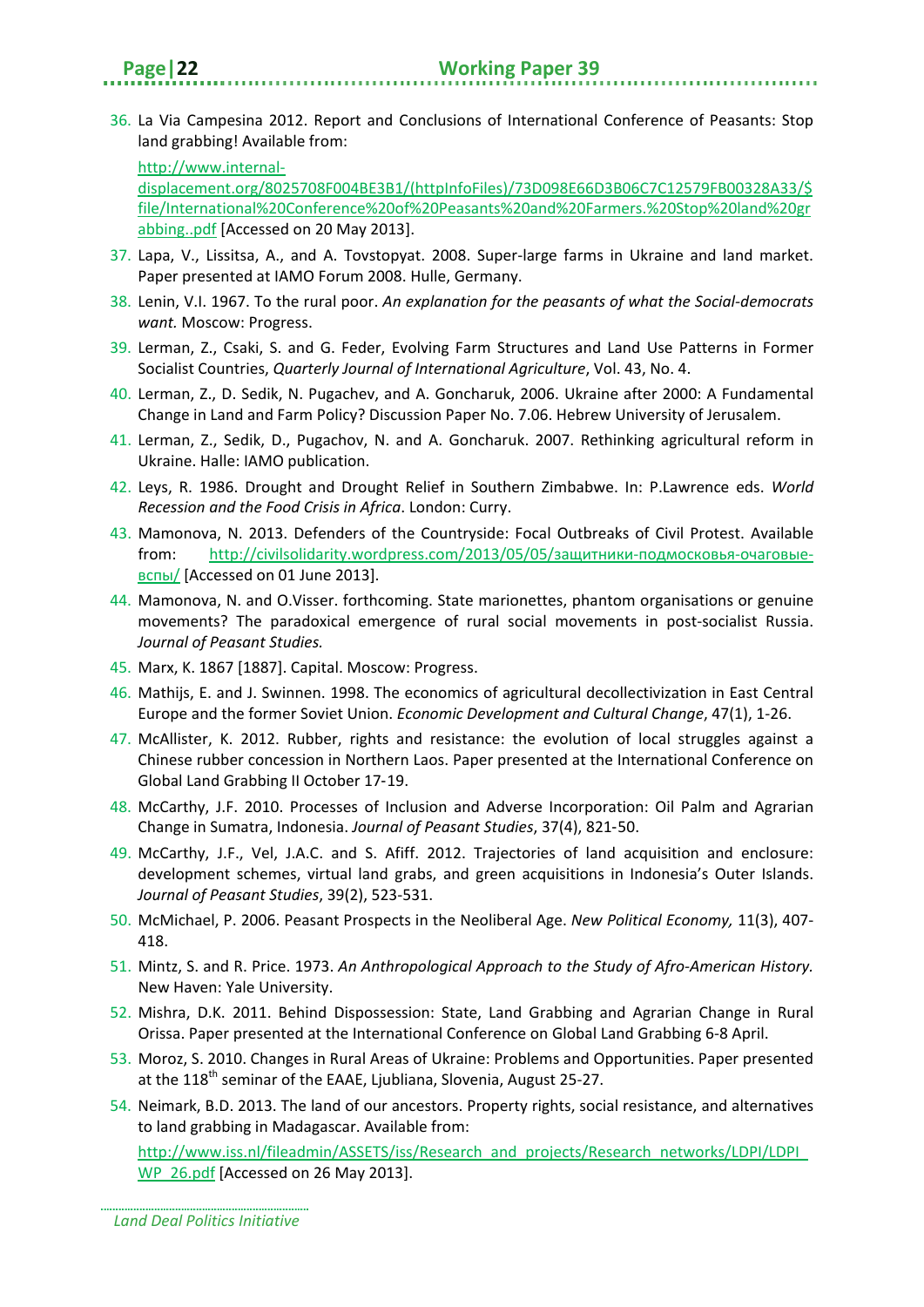#### **'Politics from below' in Ukraine**

- 55. O'Brien, D.J., Patsiorkovski, V.V and S.K. Wegren. 2004. Poverty and Adaptation in Rural Russia. *Journal of Peasant Studies,* 31(3-4), 457-488.
- 56. O'Brien, K. 1996, Rightful Resistance. *World Politics*, 49 (1), 31-55.
- 57. Paige, J., 1975. *A theory of rural class conflict, Agrarian revolution*. New York. The Free Press.
- 58. Parson, J., 1981 Cattle Class and the State in Rural Botswana, *Journal of Southern African Studies*, 7(2), 236-255.
- 59. Peters, P.E. 2004. Inequality and social conflict over land in Africa. *Journal of Agrarian Change*, 4(3), 269-314.
- 60. Petrick, M. and M.R. Carter. 2007. Limited Horizons and the Persistence of Collective Farms in Post-Soviet Agriculture. Available from: [http://www.aae.wisc.edu/mrcarter/Papers/Petrick-](http://www.aae.wisc.edu/mrcarter/Papers/Petrick-Carter-Limited%20horizons-final.pdf)[Carter-Limited%20horizons-final.pdf](http://www.aae.wisc.edu/mrcarter/Papers/Petrick-Carter-Limited%20horizons-final.pdf) [Accessed on 27 May 2013].
- 61. Petrick, M., J. Wandel, K. Karsten, 2011. Farm Restructuring and Agricultural Recovery in Kazakhstan's Grain Region. Paper presented at IAMO Forum, June 2011.
- 62. Plank, C. 2013. Land grabs in the black earth: Ukrainian oligarchs and international investors. In: Land concentration, land grabbing and people's struggles in Europe. Available from: [http://www.tni.org/sites/www.tni.org/files/download/land\\_in\\_europe\\_1.pdf.](http://www.tni.org/sites/www.tni.org/files/download/land_in_europe_1.pdf) [Accessed on 23 May 2013].
- 63. Prokopa, J. and E. Borodina, 2012. What model of the agricultural sector need Ukraine? in *Mirror of the week*, 18 May.
- 64. Pye, O. 2010. The biofuel connection transnational activism and the palm oil boom. *Journal of Peasant Studies*, 37(4), 851–74.
- 65. Quan, J. 2000. Land tenure, economic growth and poverty in Sub-Saharan Africa. In: C. Toulmin and J. Quan, eds. *Evolving land rights, policy and tenure in Africa.* London: International Institute for Environment and development and Natural Resources.
- 66. Rosset, M, Sosa, B.M., Jaime, A.M. and D.R. Lozano. 2011. The Campesinoto-Campesino Agroecology Movement of ANAP in Cuba: Social Process Methodology in the Construction of Sustainable Peasant Agriculture and Food Sovereignty. *Journal of Peasant Studies*, 38(1): 161- 191.
- 67. Schneider, A. 2011. What shall we do without our land? Land Grabs and Resistance in Rural Cambodia. Paper presented at the International Conference on Global Land Grabbing, 6-8 April.
- 68. Scott, J.C. 1976. *The Moral Economy of the Peasant: Rebellion and Subsistence in Southeast Asia*. New Haven: Yale University Press.
- 69. Scott, J.C. 1985. *Weapons of the Weak: Everyday Forms of Peasant Resistance.* New Haven: Yale University Press.
- 70. Shanin, T. 1971. *Peasants and peasant societies. Selected Readings*. Penguin Books.
- 71. Shyshkin, V.S. 2008. Defining Poverty Thresholds in Ukraine. *Problems of Economic Transition*, 51(7), 13–20.
- 72. Síocháin, S.O. 2003. Peasant Economy. Available from: [http://eprints.nuim.ie/1048/1/Peasant\\_Society.pdf](http://eprints.nuim.ie/1048/1/Peasant_Society.pdf) [Accessed on 13 June 2013].
- 73. Skryzhevska, Y. and D. Karacsonyi. 2012. Rural population in Ukraine: Assessing the reality, Looking for Revitalisation. *Hungarian Geographical Bulletin,* 61(1), 49-76.
- 74. Smalley, R. and E.Corbera. 2012. Large-scale land deals from the inside out: findings from Kenya's Tana Delta. *Journal of Peasant Studies*, 39(3-4): 1039-1075.
- 75. Spoor, M. and O. Visser. 2004. Restructuring Postponed? Russian Large Farm Enterprises coping with the Market, *Journal of Peasant Studies*, 31(3-4), 515-51.
- 76. State Committee of Ukraine for Statistics 2013. Available from: <http://www.ukrstat.gov.ua/> [Accessed on 25 May 2013].

*Land Deal Politics Initiative*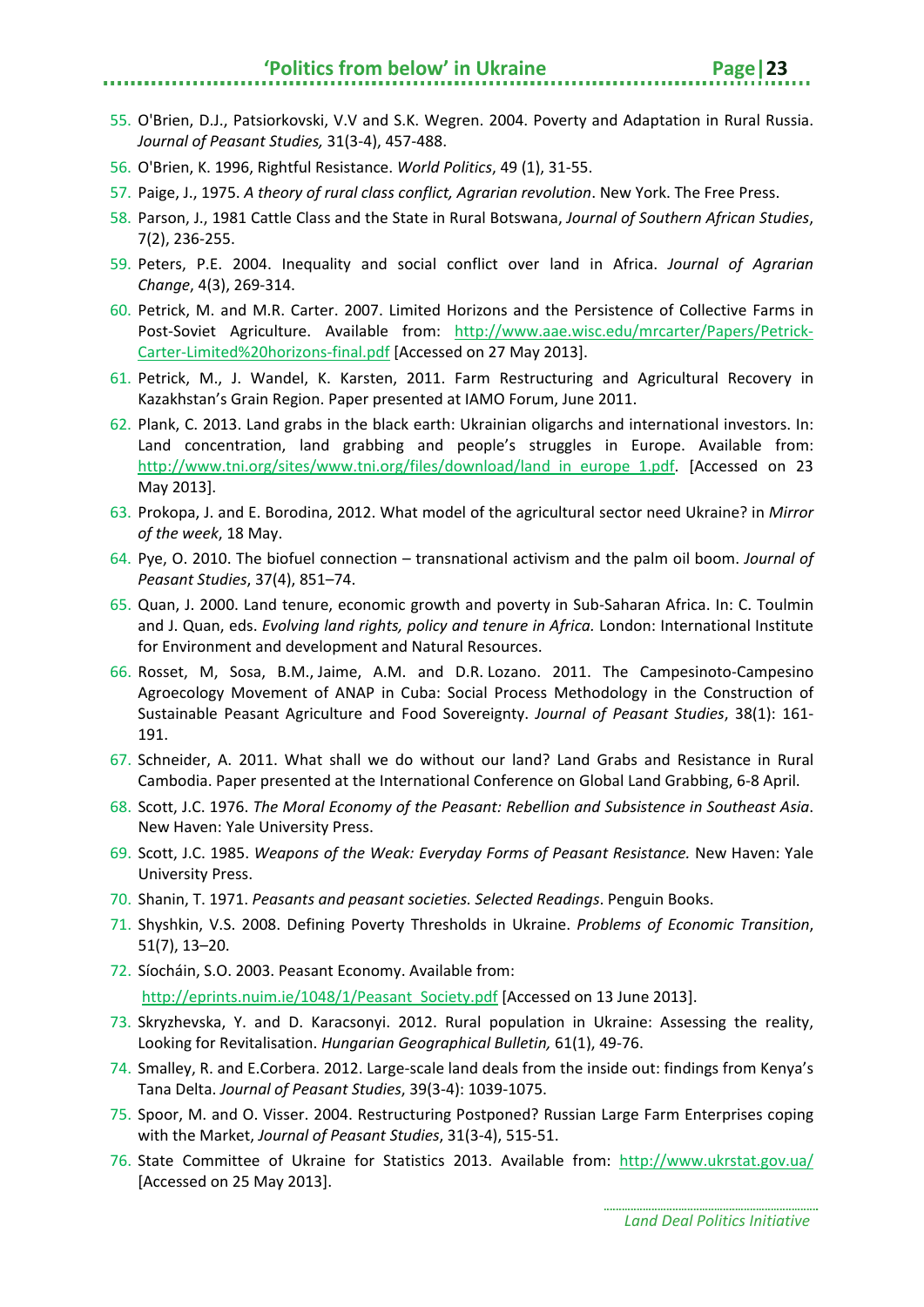- 77. Stoler. L. 1986. Plantation politics and protest on Sumatra's east coast. *Journal of Peasant Studies*, 13(2), 124-143.
- 78. Strubenhoff, H. 2011. Fällt das Moratorium auf den Kauf landwirtschaftlicher Flächen? In: R. Giucci and R. Kirchner, eds. *Newsletter der Deutschen Beratergruppe*, August 31.
- 79. Tarassevych, O. 2005. Ukraine Dairy and Products Annual 2005, USDA Foreign Agricultural Service, GAIN Report Number: UP50 18 October.
- 80. Viacampesina.org 2013. Hundreds of actions around the world to celebrate the International Day of Peasants' Struggles. Press Release 17 April.
- 81. Visser O. and N. Mamonova. 2011. Large-scale land acquisitions in the former Soviet Union. A study of rural social movements and land conflicts in Russia and Ukraine. Available from: [http://www.landgovernance.org/system/files/LSLA\\_FormerSovietUnion.pdf](http://www.landgovernance.org/system/files/LSLA_FormerSovietUnion.pdf) [Accessed on 01 September 2012].
- 82. Visser, O. 2010. Insecure Land Rights, Obstacles to Family Farming, and the Weakness of protest in rural Russia. *Laboratorium*, 2, 275-295.
- 83. Visser, O. and M. Spoor, 2011. Land Grabbing in Post-Soviet Eurasia. The World´s Largest Land Reserves at Stake. *Journal of Peasant Studies*, 38(2), 299-324.
- 84. Vlasenko, N.S. 2008. Rural Poverty in Ukraine. *Problems of Economic Transition*, 51(7), 21–28.
- 85. Von Braun, J. and D. Lohlein. 2003. Policy Options to Overcome Subsistence Agriculture in the CEECS. In: S. Abele and K. Frohberg eds. Subsistence Agriculture in Central and Eastern Europe: How to Break the Vicious Circle? Halle: IAMO.
- 86. Wegren, S. 2005. From Communism to Capitalism? Russia's Agrarian Relations in the Twentieth Century and Beyond. In: S.Wegren eds. *Rural Adaptation in Russia.* London: Routledge.
- 87. Welch, C.A. 2012 Resisting Land Grabbing in Latin America during the Cold War and Globalization Eras. Paper presented at the International Conference on Global Land Grabbing II October 17‐19.
- 88. White, B., Borras, S.M.Jr, Hall, R., Scoones, I., and W. Wolford. 2012. The new enclosures: critical perspectives on land grabbing. *Journal of Peasant Studies*, 39(3), 619-647.
- 89. Wilkinson, J. Reydon, B. and A. Di Sabbato. 2012. Concentration and foreign ownership of land in Brazil in the context of global land grabbing. *Canadian Journal of Development Studies,* 33(4), 417-438.
- 90. Witcher, S. 2003. Reviewing the Terms of Inclusion: Transactional processes, currencies and context. LSE STICERD Research Paper. Available from: <http://sticerd.lse.ac.uk/dps/case/cp/CASEpaper67.pdf> [Accessed on 20 May 2013].
- 91. World Bank. 2010. *Rising global interest in farmland: Can it yield sustainable and equitable results?* Washington DC: World Bank.
- 92. Yurchenko, A.D., and A. Miroshnichenko. 2006. Socio-economic and legal aspects of the moratorium on private farmland. Bulletin of the Ministry of Justice, 12, 59-75.
- 93. Zemstov, I. 1991. *Entsiclopedia of Soviet Life*. New Brunswick: Translation Publishers.